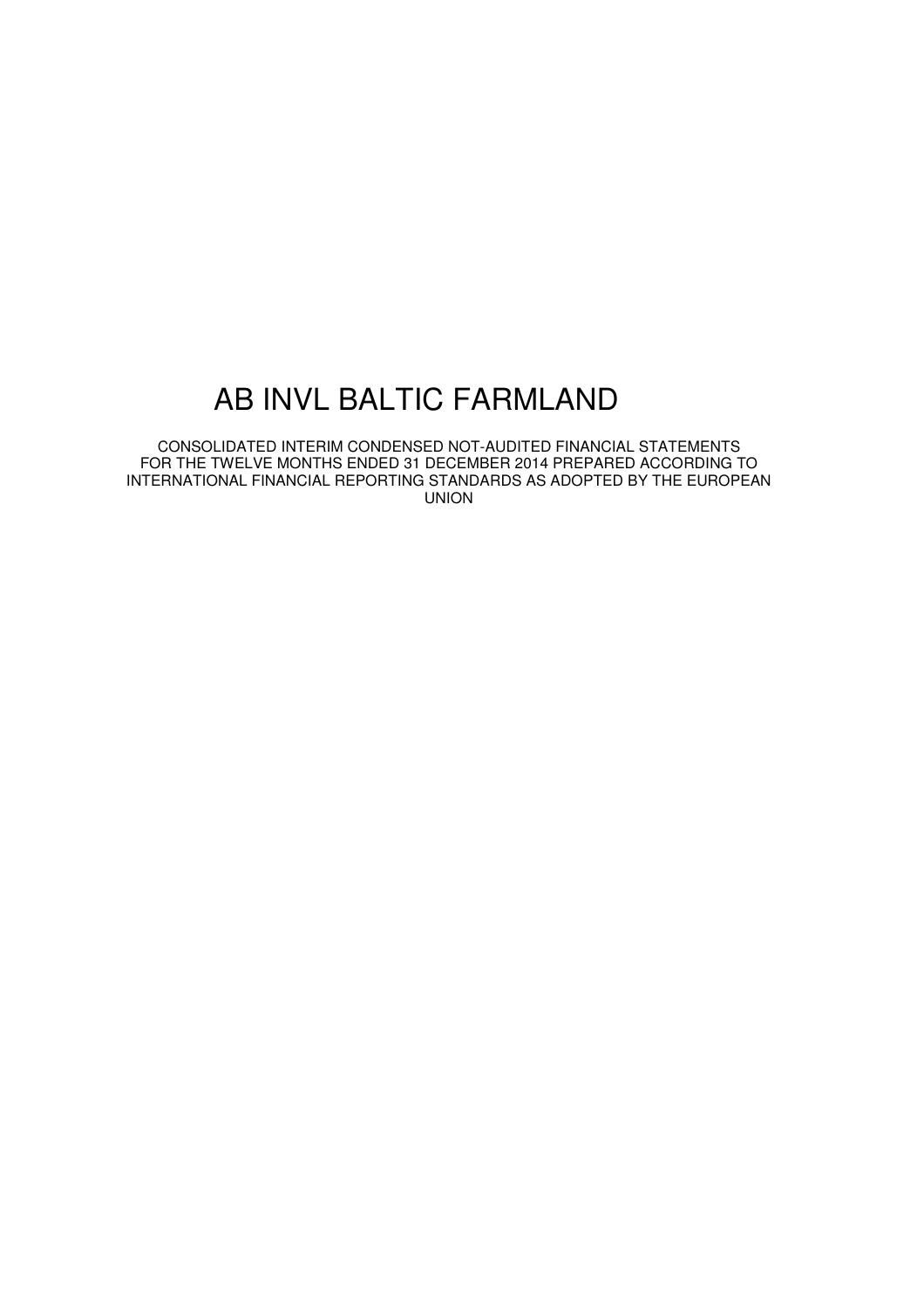**AB INVL BALTIC FARMLAND** CONSOLIDATED INTERIM CONDENSED FINANCIAL STATEMENTS FOR THE TWELVE MONTHS ENDED 31<br>DECEMBER 2014 (all amounts are in LTL thousand unless otherwise stated)

# GENERAL INFORMATION

# Board of Directors

Mr. Alvydas Banys (chairman of the Board) Ms. Indrė Mišeikytė Mr. Darius Šulnis

# Management

Mr. Darius Šulnis (director)

# Principal place of business and company code

Office address Šeimyniškių Str. 1A, Vilnius, Lithuania

Company code 303299781

# Banks

AB DNB Bankas AB Siauliq Bankas "Swedbank", AB

The financial statements were approved and signed by the Management and the Board of Directors on 27 February

m

Mr. Darius Šulnis Director

Mr. Raimondas Rajeckas<br>Authorized person according to the agreement to conduct accounting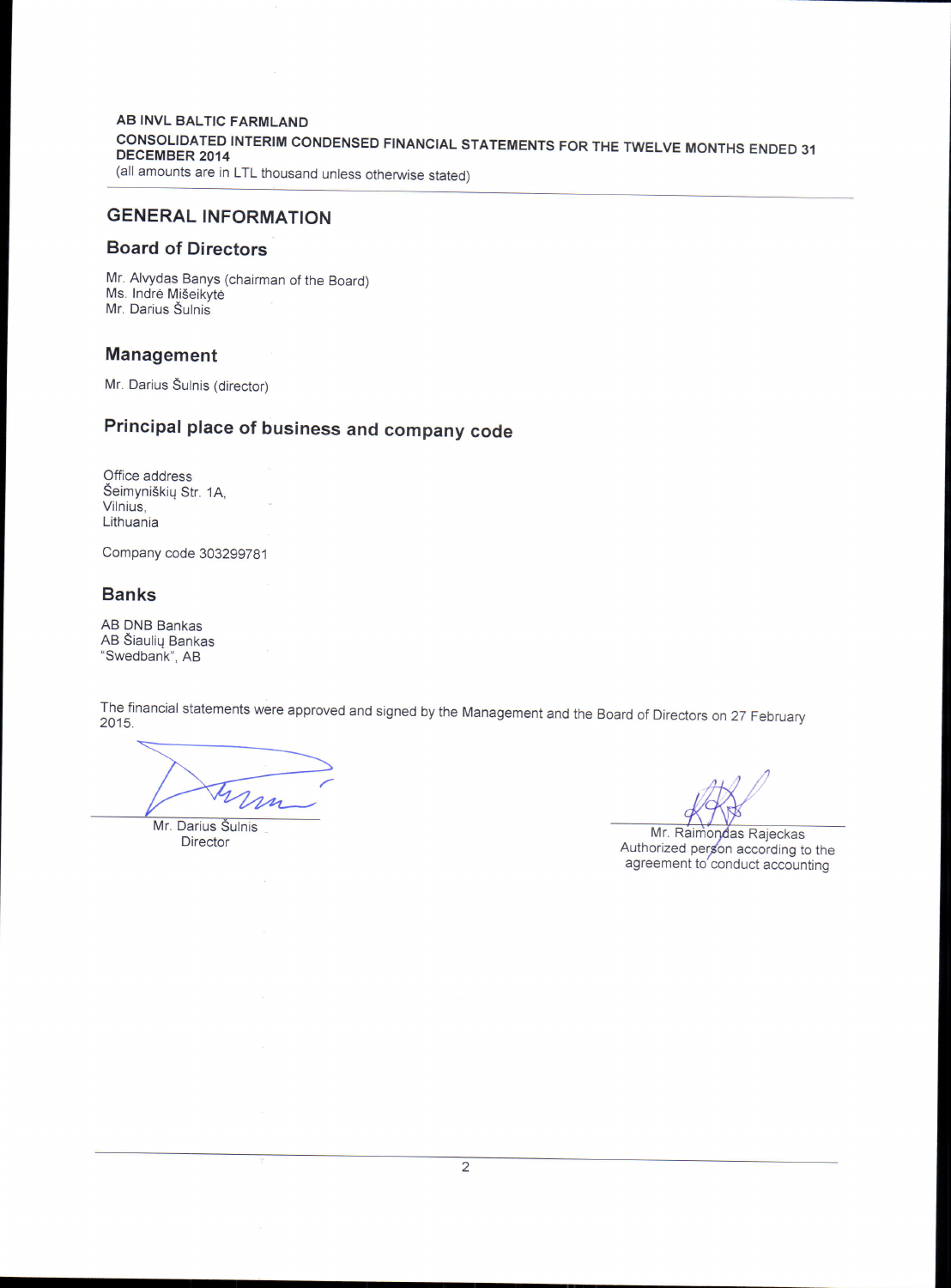# **Consolidated and Company statements of comprehensive income**

|                                                                                |              | 2014           |                           |
|--------------------------------------------------------------------------------|--------------|----------------|---------------------------|
|                                                                                | <b>Notes</b> | 2014           | <b>IV Quarter</b><br>2014 |
|                                                                                |              | Audited        | Unaudited                 |
| Revenue                                                                        |              | 794            | 328                       |
| Interest income                                                                |              | $\mathbf{1}$   |                           |
| Other income                                                                   |              | 13             | 6                         |
| Net changes in fair value of subsidiaries at fair value through profit or loss |              |                |                           |
| Legal, professional and securities administration fees                         |              | (149)          | (57)                      |
| Allowance for (reversal of) impairment of trade receivables                    |              | (98)           | (37)                      |
| Direct property operating expenses                                             |              | (77)           | (52)                      |
| Employee benefits expense                                                      |              | (72)           | (34)                      |
| Depreciation and amortisation                                                  |              | (7)            | (3)                       |
| Other expenses                                                                 |              | (24)           | (9)                       |
| <b>Operating profit</b>                                                        |              | 381            | 142                       |
| Finance costs                                                                  |              | (1)            |                           |
| Profit before income tax                                                       |              | 380            | 142                       |
| Income tax expense                                                             |              | (71)           | (27)                      |
| <b>NET PROFIT FOR THE YEAR</b>                                                 |              | 309            | 115                       |
| Other comprehensive income for the year, net of tax                            |              | $\blacksquare$ |                           |
| <b>TOTAL COMPREHENSIVE INCOME FOR THE YEAR</b>                                 |              | 309            | 115                       |
| Attributable to:                                                               |              |                |                           |
| Equity holders of the parent                                                   |              | 309            | 115                       |
| Basic and diluted earnings per share (in LTL)                                  |              | 0.09           | 0.03                      |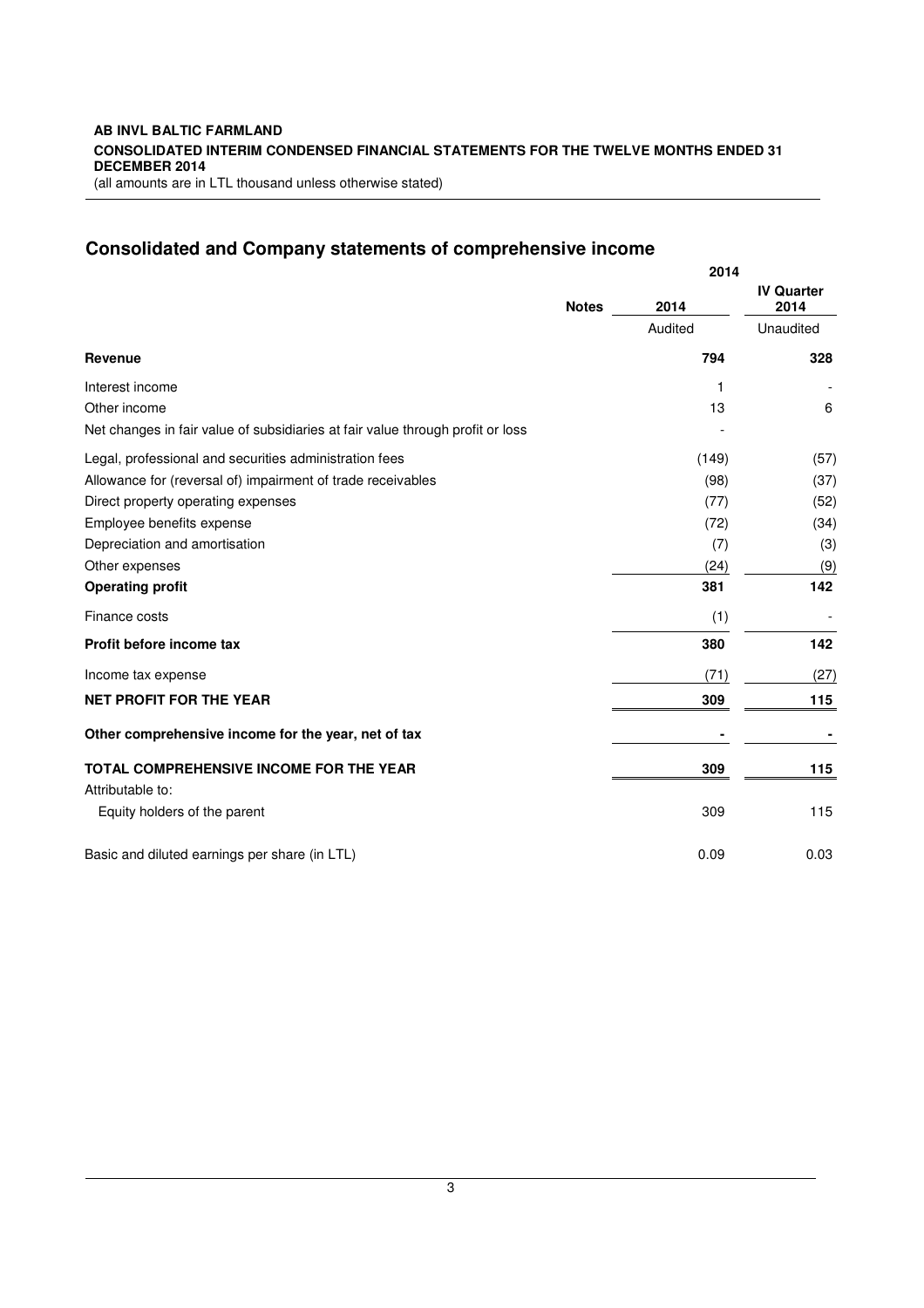# **Interim consolidated statement of financial position**

|                                                               | <b>Notes</b> | As at 31 December<br>2014 |
|---------------------------------------------------------------|--------------|---------------------------|
| <b>ASSETS</b>                                                 |              | Audited                   |
| <b>Non-current assets</b>                                     |              |                           |
| Property, plant and equipment                                 |              | 3                         |
| Investment properties                                         | 4            | 36,456                    |
| Intangible assets                                             |              | 11                        |
| Deferred income tax asset                                     |              | 15                        |
| <b>Total non-current assets</b>                               |              | 36,485                    |
| <b>Current assets</b>                                         |              |                           |
| Trade and other receivables                                   |              | 78                        |
| Prepayments and deferred charges                              |              | 4                         |
| Cash and cash equivalents                                     |              | 726                       |
| <b>Total current assets</b>                                   |              | 808                       |
| <b>Total assets</b>                                           |              | 37,293                    |
| <b>EQUITY AND LIABILITIES</b><br><b>Equity</b>                |              |                           |
| Equity attributable to equity holders of the parent           |              |                           |
| Share capital                                                 | 3            | 3,294                     |
| Own shares                                                    | 5            | (21)                      |
| Share premium                                                 | 3            | 4,789                     |
| Reserves                                                      | 3            | 11,113                    |
| Retained earnings<br><b>Total equity</b>                      |              | 15,115<br>34,290          |
| <b>Liabilities</b>                                            |              |                           |
| <b>Non-current liabilities</b>                                |              |                           |
| Deferred income tax liability                                 |              | 2,889                     |
| <b>Total non-current liabilities</b>                          |              | 2,889                     |
| <b>Current liabilities</b>                                    |              |                           |
| Trade payables                                                |              | 12                        |
| Income tax payable                                            |              | 30                        |
| Advances received                                             |              | 50                        |
| Other current liabilities<br><b>Total current liabilities</b> |              | 22<br>114                 |
| <b>Total liabilities</b>                                      |              | 3,003                     |
| <b>Total equity and liabilities</b>                           |              | 37,293                    |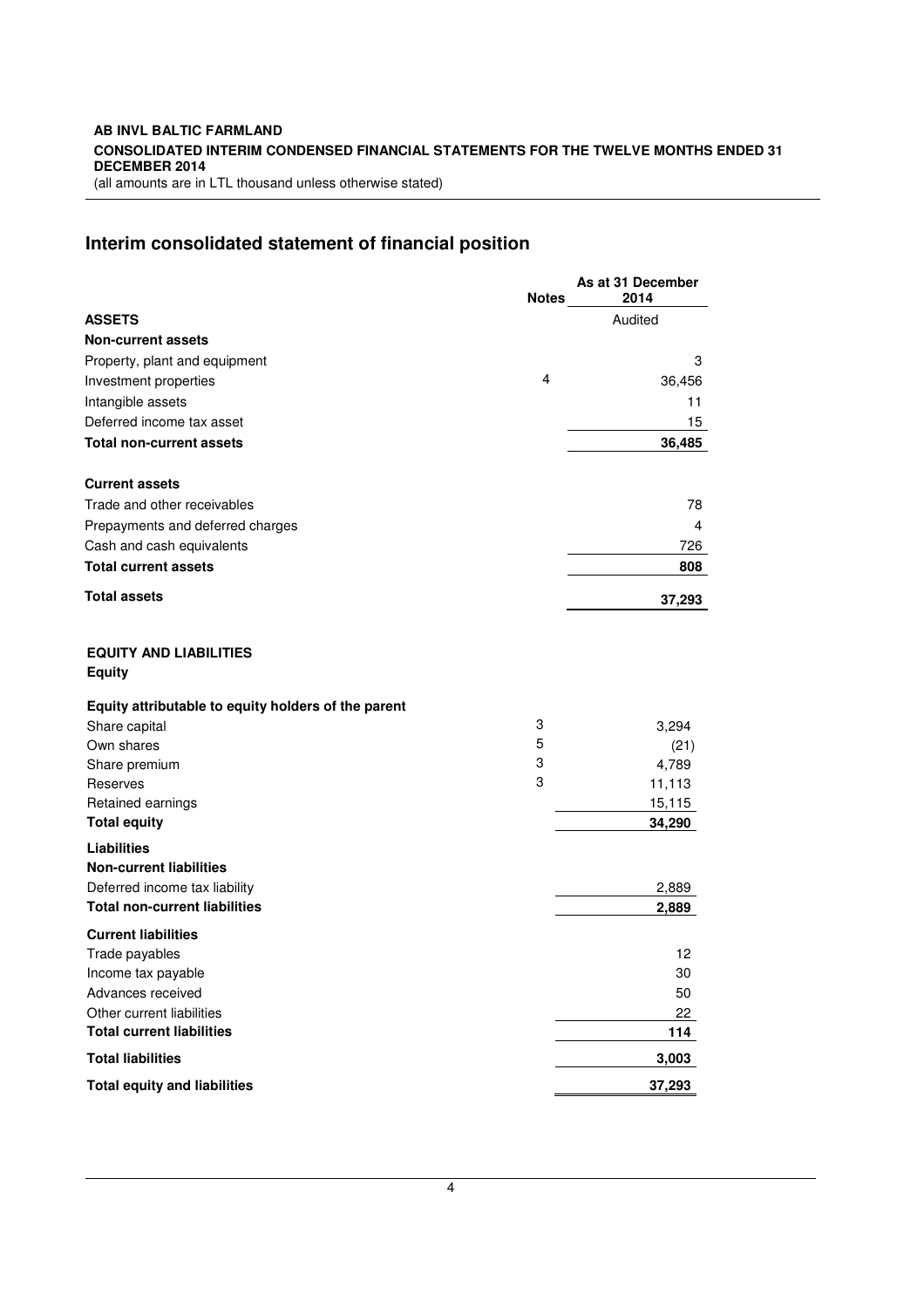# **Consolidated statement of changes in equity**

|                                                                                                                    |   | Equity attributable to equity holders of the parent |                |                          |                 |                                         |                                                  |          |                     |                        |
|--------------------------------------------------------------------------------------------------------------------|---|-----------------------------------------------------|----------------|--------------------------|-----------------|-----------------------------------------|--------------------------------------------------|----------|---------------------|------------------------|
|                                                                                                                    |   |                                                     |                |                          | <b>Reserves</b> |                                         |                                                  |          |                     |                        |
| Group                                                                                                              |   | Share<br>Notes capital                              | Own<br>shares  | <b>Share</b><br>premium  | Legal reserve   | Reserve of<br>purchase of<br>own shares | Retained<br>earnings<br>(accumulated<br>deficit) | Subtotal | Non-<br>controlling | interests Total equity |
| The Group's equity formed on 29 April 2014<br>under split-off conditions according to<br>predecessor values method | 3 | 3,294                                               | $\blacksquare$ | 4,789                    | 454             | 10,659                                  | 14,806                                           | 34,002   | $\blacksquare$      | 34,002                 |
| Profit for the year                                                                                                |   |                                                     |                |                          |                 |                                         | 309                                              | 309      |                     | 309                    |
| Other comprehensive income for the year                                                                            |   |                                                     |                |                          |                 |                                         |                                                  |          |                     |                        |
| Total comprehensive income for the year                                                                            |   |                                                     | $\blacksquare$ | $\overline{\phantom{0}}$ |                 | $\blacksquare$                          | 309                                              | 309      |                     | 309                    |
| Own shares buy back                                                                                                | 5 | $\overline{\phantom{a}}$                            | (21)           |                          | $\blacksquare$  |                                         | $\sim$                                           | (21)     |                     | (21)                   |
| Balance as at 31 December 2014 (audited)                                                                           |   | 3,294                                               | (21)           | 4,789                    | 454             | 10,659                                  | 15,115                                           | 34,290   |                     | 34,290                 |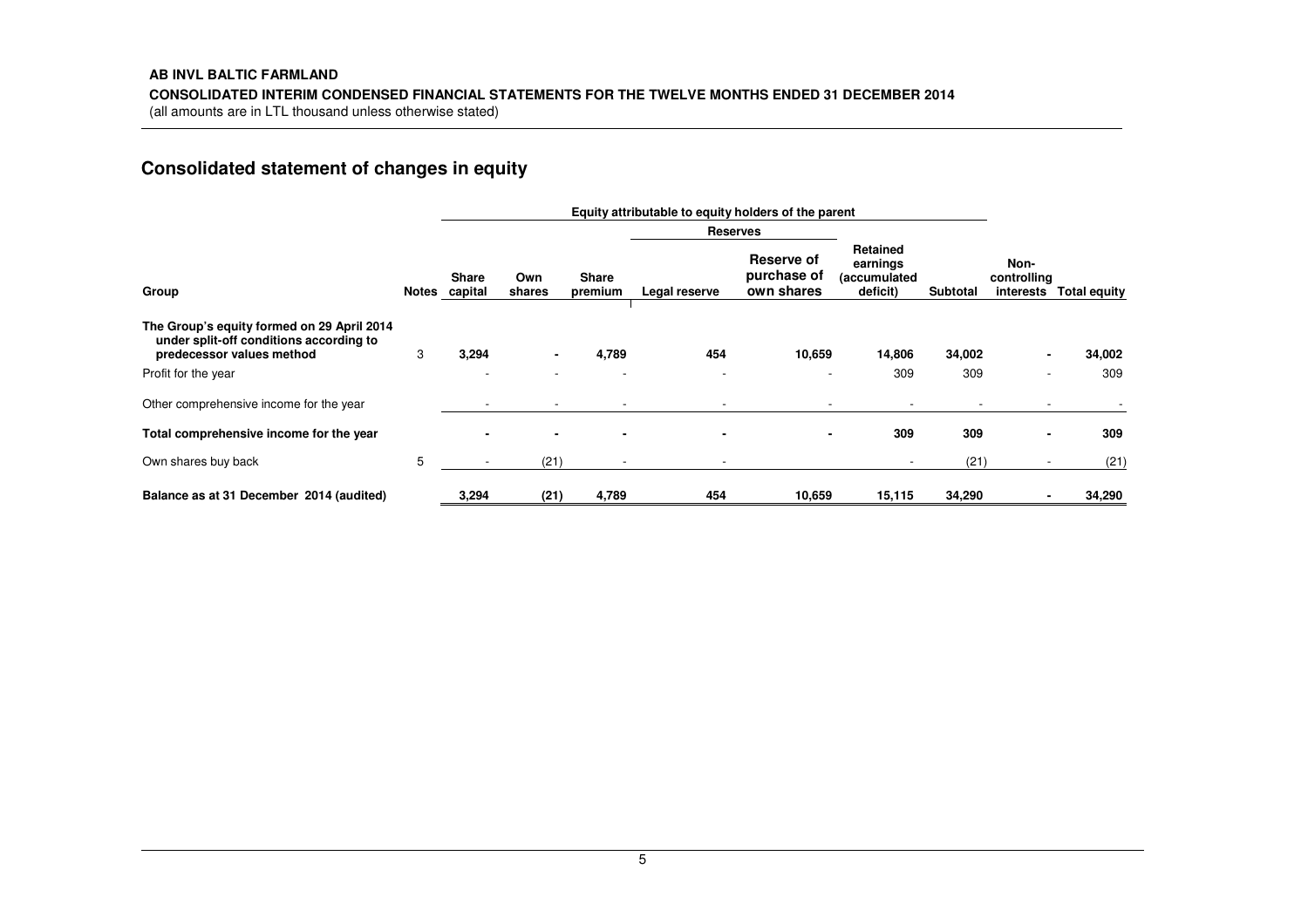# **INTERIM CONSOLIDATED CONDENSED FINANCIAL STATEMENTS FOR THE TWELVE MONTHS ENDED 31 DECEMBER 2014**

(all amounts are in LTL thousand unless otherwise stated)

# **Consolidated statement of cash flows**

|                                                                                                                  | <b>Notes</b> |             |
|------------------------------------------------------------------------------------------------------------------|--------------|-------------|
|                                                                                                                  |              | 2014        |
| Cash flows from (to) operating activities                                                                        |              | Audited     |
| Net profit (loss) for the period                                                                                 |              |             |
| Adjustments for non-cash items and non-operating activities:                                                     |              | 309         |
| Depreciation and amortization                                                                                    |              | 7           |
| Interest (income)                                                                                                |              | (1)         |
| Interest expenses                                                                                                |              | 1           |
| Deferred taxes                                                                                                   |              | 41          |
| Current income tax expenses                                                                                      |              | 30          |
| Allowances                                                                                                       |              | 98          |
| <b>Changes in working capital:</b>                                                                               |              |             |
| Decrease (increase) in trade and other receivables                                                               |              | (96)        |
| Decrease (increase) in other current assets                                                                      |              | 4           |
| (Decrease) increase in trade payables                                                                            |              | (19)        |
| (Decrease) increase in other current liabilities                                                                 |              | 11          |
| Cash flows (to) from operating activities                                                                        |              | 385         |
| Income tax (paid)                                                                                                |              |             |
| Net cash flows (to) from operating activities                                                                    |              | (6)<br>379  |
| Cash flows from (to) investing activities                                                                        |              |             |
| Repayment of granted loans                                                                                       |              | 1,657       |
| Interest received                                                                                                |              |             |
| Net cash flows (to) investing activities                                                                         |              | 1,658       |
| Cash flows from (to) financing activities                                                                        |              |             |
| Cash flows related to Group owners                                                                               |              |             |
| Cash received according to split-off terms                                                                       | 3            | 979         |
| Acquisition of own shares                                                                                        |              | (21)<br>958 |
| Cash flows related to other sources of financing                                                                 |              |             |
| Repayment of loans                                                                                               | 3            | (2,268)     |
| Interest paid                                                                                                    |              | (1)         |
|                                                                                                                  |              | (2, 269)    |
| Net cash flows (to) from financial activities                                                                    |              | (1, 311)    |
|                                                                                                                  |              |             |
| Impact of currency exchange on cash and cash equivalents<br>Net (decrease) increase in cash and cash equivalents |              | 726         |
|                                                                                                                  |              |             |
| Cash and cash equivalents at the beginning of the period<br>Cash and cash equivalents at the end of the period   |              | 726         |
|                                                                                                                  |              |             |

(the end)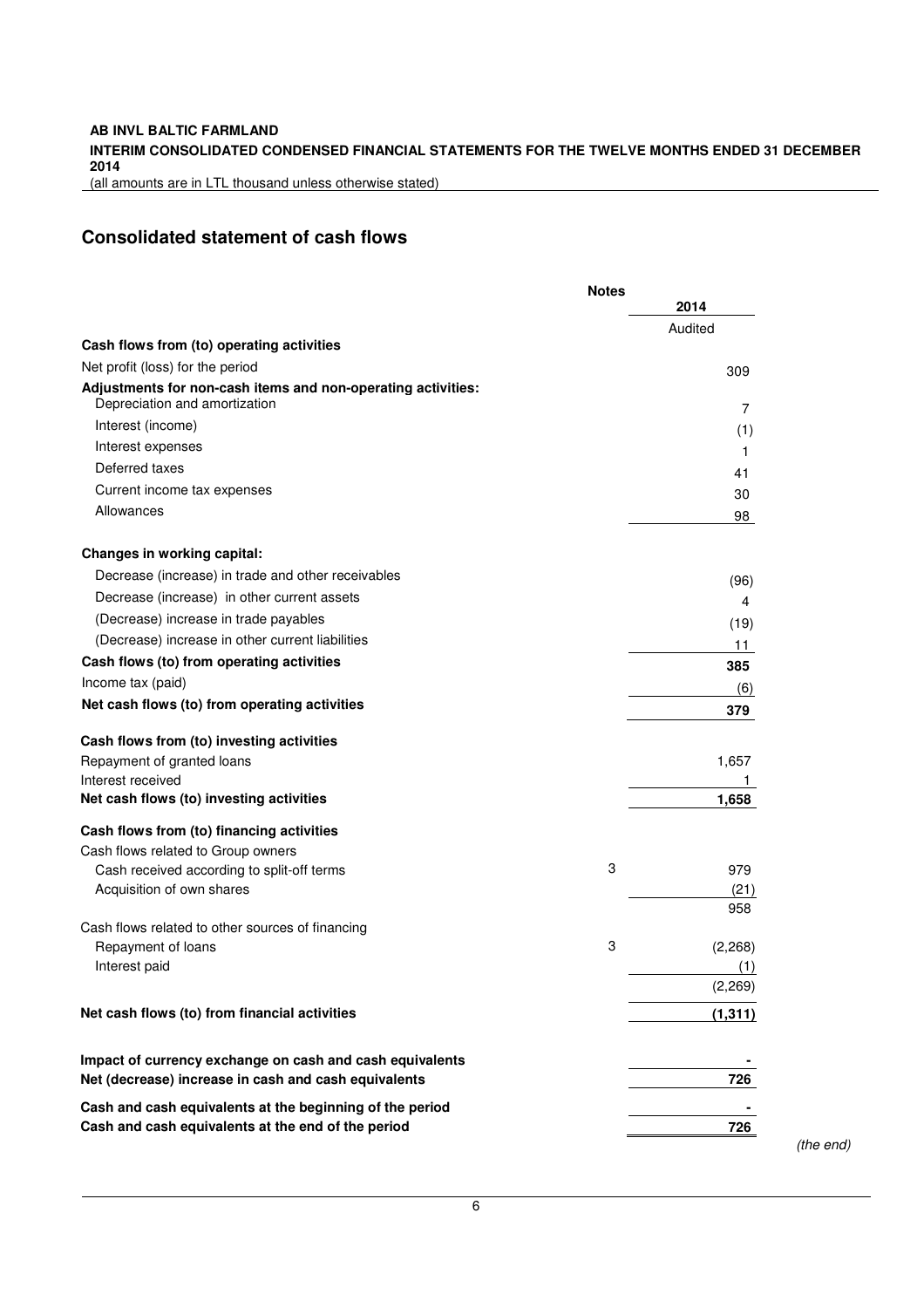(all amounts are in LTL thousand unless otherwise stated)

# **Notes to the interim condensed financial statements**

# **1 General information**

AB INVL Baltic Farmland (hereinafter the Company) is a joint stock company registered in the Republic of Lithuania. It was established on 29 April 2014, following the split-off of 14.45% assets, equity and liabilities from AB Invalda LT (code 121304349). Entities, which business is investment into agricultural land and its rent, were transferred to the Company (hereinafter split-off). More details about the split-off are disclosed in Note 3.

The address of the office is as follows: Šeimyniškių str. 1A, Vilnius, Lithuania.

These financial statements cover the interim financial period, starting from the Company's establishment date 29 April 2014 and ending on 31 December 2014.

The Company manages shares of entities investing into agricultural land. Now the Company has 100% in 18 companies owning more than 3 thousand hectares of agricultural land in Lithuania (detailed list of subsidiaries is presented below), that is rented to farmers and agricultural companies. The Company focuses on growth of quality of owned land and environmental sustainability. The Group is operated in one segment – agricultural land segment.

Investments into agricultural land are classified as long term and are recommended for investors who are satisfied with the return on rent and possible income from increase of agricultural land prices. Since prices of agricultural products are determined in the world markets, this investment allow to participate in the world food supply chain.

The Company's share capital is divided into 3,294,209 ordinary registered shares with the nominal value of LTL 1 each. All the shares of the Company were fully paid. Subsidiaries did not hold any shares of the Company. The Company bought-back 1,950 own shares during the implementation of the share buy-back procedure which finished on 30 September 2014. Given the fact that the treasury shares do not grant voting rights, the total amount of voting rights in INVL Baltic Farmland equalled to 3,292,259 units as of 3 October 2014. As at 31 December 2014 the shareholders of the Company were (by votes)\*:

|                           | <b>Number of votes</b> |            |  |
|---------------------------|------------------------|------------|--|
|                           | held                   | Percentage |  |
| UAB LJB Investments       | 1,002,724              | 30.44      |  |
| Mrs. Irena Ona Mišeikiene | 952,072                | 28.90      |  |
| UAB Lucrum Investicija    | 743,546                | 22.57      |  |
| Mr. Alvydas Banys         | 252,875                | 7.68       |  |
| Ms. Indrė Mišeikytė       | 65,758                 | 2.00       |  |
| Other minor shareholders  | 275,284                | 8.36       |  |
| Total                     | 3,292,259              | 100.00%    |  |

Some shareholders have sold part of their shares under repo agreement (so did not hold the legal ownership title of shares), but they retained the voting rights of transferred shares.

The Company's shares are traded on the Baltic Secondary List of NASDAQ OMX Vilnius from 4 June 2014.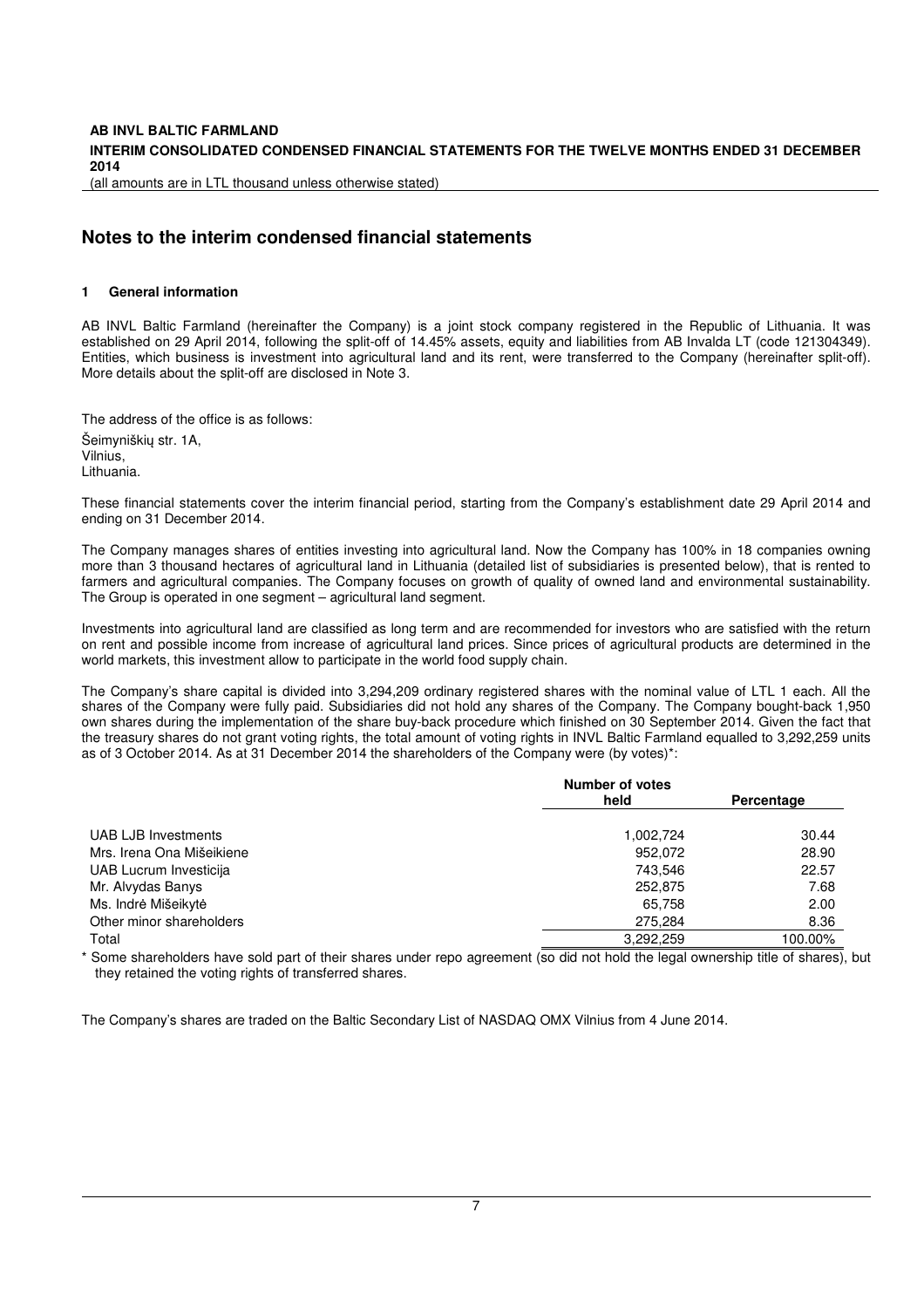(all amounts are in LTL thousand unless otherwise stated)

# **1 General information (cont'd)**

The Group had the following directly held by the Company subsidiaries:

|                       | Registration | Share of the stock<br>held by the Group |                                    |
|-----------------------|--------------|-----------------------------------------|------------------------------------|
| Company               | country      | (%)                                     | <b>Main activities</b>             |
| UAB Avižėlė           | Lithuania    | 100.00                                  | Agricultural land owner and lessor |
| UAB Beržytė           | Lithuania    | 100.00                                  | Agricultural land owner and lessor |
| <b>UAB Dirvolika</b>  | Lithuania    | 100.00                                  | Agricultural land owner and lessor |
| <b>UAB Duonis</b>     | Lithuania    | 100.00                                  | Agricultural land owner and lessor |
| <b>UAB Ekotra</b>     | Lithuania    | 100.00                                  | Agricultural land owner and lessor |
| <b>UAB Kvietukas</b>  | Lithuania    | 100.00                                  | Agricultural land owner and lessor |
| <b>UAB Laukaitis</b>  | Lithuania    | 100.00                                  | Agricultural land owner and lessor |
| UAB Lauknešys         | Lithuania    | 100.00                                  | Agricultural land owner and lessor |
| <b>UAB Linažiedė</b>  | Lithuania    | 100.00                                  | Agricultural land owner and lessor |
| <b>UAB Pušaitis</b>   | Lithuania    | 100.00                                  | Agricultural land owner and lessor |
| <b>UAB Puškaitis</b>  | Lithuania    | 100.00                                  | Agricultural land owner and lessor |
| UAB Sėja              | Lithuania    | 100.00                                  | Agricultural land owner and lessor |
| <b>UAB Vasarojus</b>  | Lithuania    | 100.00                                  | Agricultural land owner and lessor |
| UAB Žalvė             | Lithuania    | 100.00                                  | Agricultural land owner and lessor |
| UAB Žemgalė           | Lithuania    | 100.00                                  | Agricultural land owner and lessor |
| UAB Žemynėlė          | Lithuania    | 100.00                                  | Agricultural land owner and lessor |
| <b>UAB</b> Žiemkentys | Lithuania    | 100.00                                  | Agricultural land owner and lessor |
| <b>UAB Cooperor</b>   | Lithuania    | 100.00                                  | Dormant                            |

#### **2 Basis of preparation and accounting policies**

The principal accounting policies applied in preparing the Group's financial statements for the twelve months ended 31 December 2014 are as follows:

#### **2.1. Basis of preparation**

The interim condensed financial statements for the twelve months ended 31 December 2014 have been prepared in accordance with IAS 34 Interim Financial Reporting.

These financial statements have been prepared on a historical cost basis, except for investment properties that have been measured at fair value. The financial statements are presented in thousands of Litas (LTL) and all values are rounded to the nearest thousand except when otherwise indicated.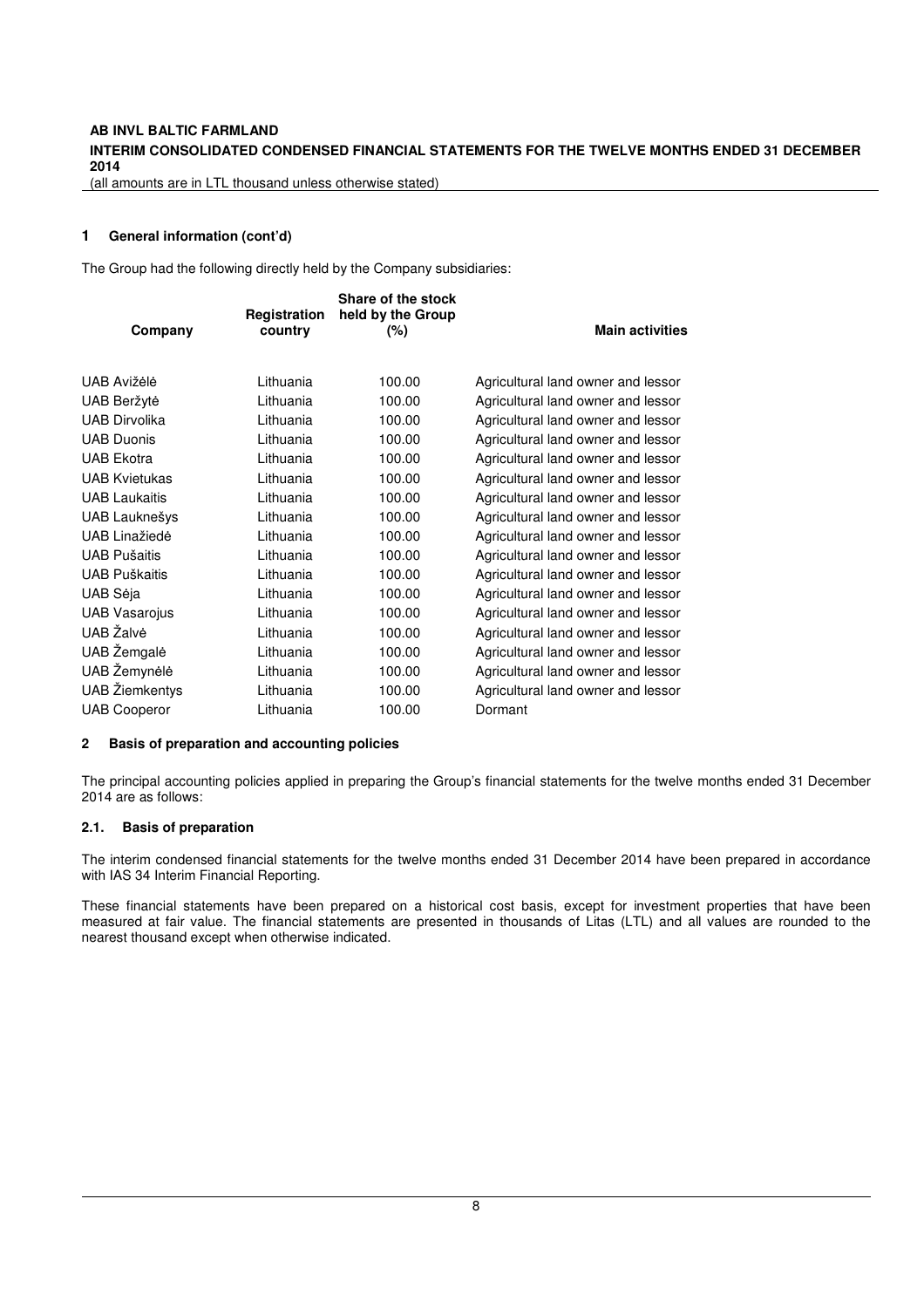# **INTERIM CONSOLIDATED CONDENSED FINANCIAL STATEMENTS FOR THE TWELVE MONTHS ENDED 31 DECEMBER 2014**

(all amounts are in LTL thousand unless otherwise stated)

#### **2 Basis of preparation and accounting policies (cont'd)**

#### **2.2. Basis of consolidation**

The consolidated financial statements comprise the financial statements of the Company and its subsidiaries. The financial statements of the subsidiaries are prepared for the same reporting year as the parent company, using consistent accounting policies.

Subsidiaries are all entities (including structured entities) over which the group has control. The group controls an entity when the group is exposed to, or has rights to, variable returns from its involvement with the entity and has the ability to affect those returns through its power over the entity. Subsidiaries are fully consolidated from the date of acquisition, being the date on which the Group obtains control, and continue to be consolidated until the date that such control ceases. All intra-group balances, transactions, income and expenses, unrealised gains and losses and dividends resulting from intra-group transactions that are recognised in assets, are eliminated in full.

Non-controlling interest is the equity in a subsidiary not attributable, directly or indirectly, to a parent and is presented separately in the consolidated statement of comprehensive income and within equity in the consolidated statement of financial position, separately from parent shareholders' equity. The group treats transactions with non-controlling interests as transactions with equity owners of the group. For purchases from non-controlling interests, the difference between any consideration paid and the relevant share acquired of the carrying value of net assets of the subsidiary is recorded in equity. Gains or losses on disposals to noncontrolling interests are also recorded in equity.

When the group ceases to have control, any retained interest in the entity is remeasured to its fair value, with the change in carrying amount recognised in profit or loss. The fair value is the initial carrying amount for the purposes of subsequently accounting for the retained interest as an associate, joint venture or financial asset. In addition, any amounts previously recognised in other comprehensive income in respect of that entity are accounted for as if the group had directly disposed of the related assets or liabilities. This may mean that amounts previously recognised in other comprehensive income are reclassified to profit or loss or retained earnings, as appropriate.

### **2.3. Functional and presentation currency**

The financial statements are prepared in Litas (LTL), which was local currency of the Republic of Lithuania, till 31<sup>st</sup> December of 2014, and presented in LTL thousand. Litas is the Company's and the Group's functional and presentation currency. Starting from 2 February 2002 until 31 December 2014 Lithuanian Litas is pegged to euro at the rate of 3.4528 Litas for 1 euro. The exchange rates in relation to other currencies are set daily by the Bank of Lithuania.

As these financial statements are presented in LTL thousand, individual amounts were rounded. Due to the rounding, totals in the tables may not add up.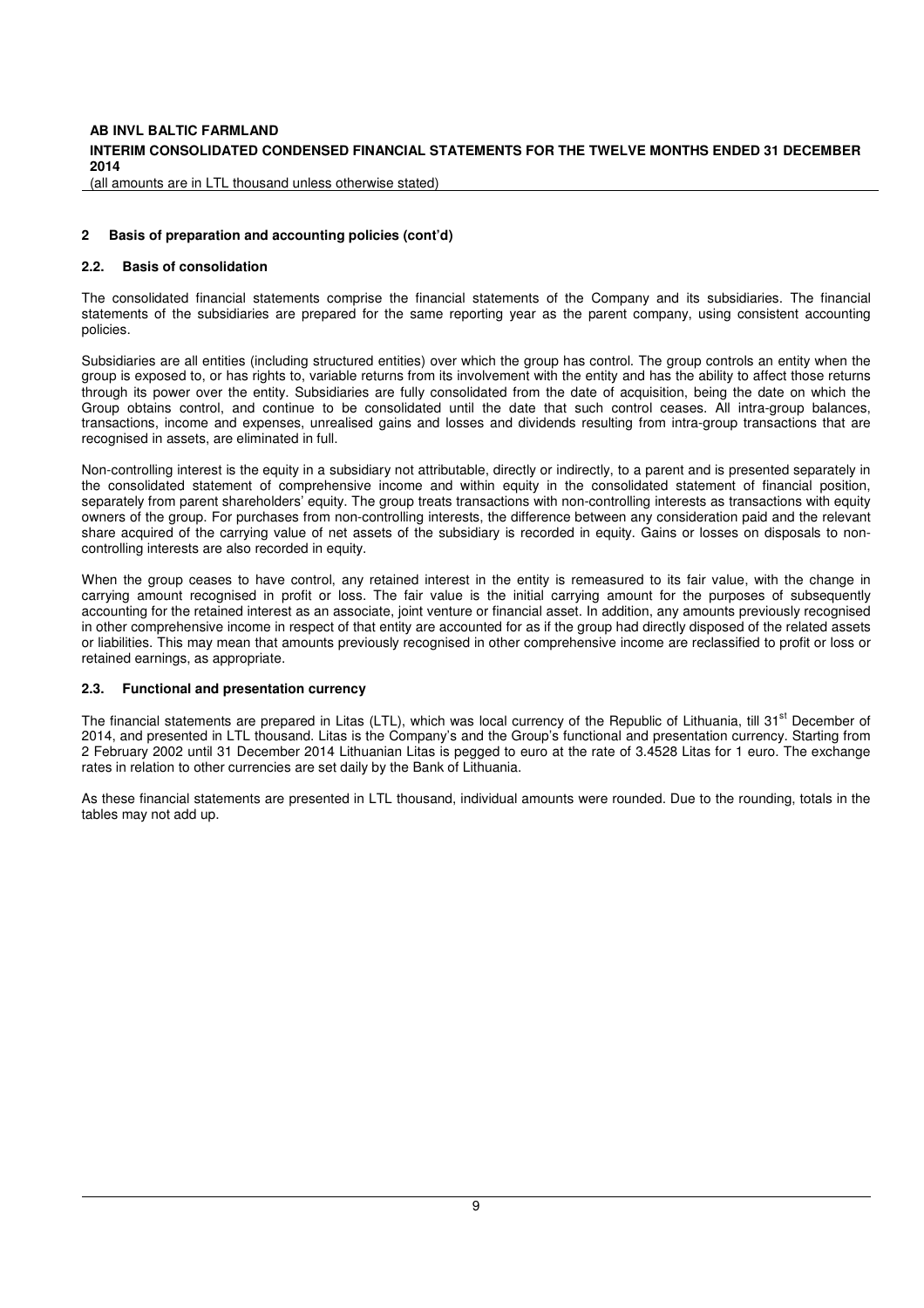# **INTERIM CONSOLIDATED CONDENSED FINANCIAL STATEMENTS FOR THE TWELVE MONTHS ENDED 31 DECEMBER 2014**

(all amounts are in LTL thousand unless otherwise stated)

#### **2 Basis of preparation and accounting policies (cont'd)**

#### **2.4. Business combinations and goodwill**

The group applies the acquisition method of accounting to account for business combinations. The consideration transferred for the acquisition of a subsidiary is the fair values of the assets transferred, the liabilities incurred to the former owners of the acquiree and the equity interests issued by the group. The consideration transferred includes the fair value of any asset or liability resulting from a contingent consideration arrangement. Acquisition-related costs are expensed as incurred from 1 January 2010 (until that they were included in the acquisition cost). Identifiable assets acquired and liabilities and contingent liabilities assumed in a business combination are measured initially at their fair values at the acquisition date. On an acquisition-by-acquisition basis, the group recognises any non-controlling interest in the acquiree either at fair value or at the non-controlling interest's proportionate share of the recognised amounts of acquiree's identifiable net assets.

When the Group acquires a business, it assesses the financial assets and liabilities assumed for appropriate classification and designation in accordance with the contractual terms, economic circumstances and pertinent conditions as at the acquisition date. This includes the separation of embedded derivatives in host contracts by the acquiree.

If the business combination is achieved in stages, the acquirer's previously held equity interest in the acquiree is remeasured to fair value at the acquisition date through profit or loss.

Any contingent consideration to be transferred by the acquirer is recognised at fair value at the acquisition date. Subsequent changes to the fair value of the contingent consideration, which is deemed to be an asset or liability, will be recognised in accordance with IAS 39 either in profit or loss or as a change to other comprehensive income. If the contingent consideration is classified as equity, it should not be remeasured until it is finally settled within equity. In instances where the contingent consideration does not fall within the scope of IAS 39, it is measured in accordance with the appropriate IFRS.

The excess of the consideration transferred, the amount of any non-controlling interest in the acquiree and the acquisition-date fair value of any previous equity interest in the acquiree over the fair value of the group's share of the identifiable net assets acquired is recorded as goodwill. If the total of consideration transferred, non-controlling interest recognised and previously held interest measured is less than the fair value of the net assets of the subsidiary acquired in the case of a bargain purchase, the difference is recognised directly in profit or loss.

#### **2.5. Business combinations under common control**

IFRS provides no guidance on the accounting for common control transactions, but requires that entities develop an accounting policy for them [IAS 8.10]. The two methods most commonly chosen for accounting for business combinations between entities under common control are (1) the acquisition method and (2) the predecessor values method. Once a method has been adopted it should be applied consistently as a matter of accounting policy. Neither IFRS 3 nor any other IFRS require or prohibit the application of either method to business combinations involving entities under common control.

The Group elected to apply predecessor values method for transactions under common control. The principles of predecessor accounting are:

- No assets or liabilities are restated to their fair values. Instead, the acquirer incorporates predecessor carrying values. These are the carrying values that are related to the acquired entity. They are generally the carrying amounts of assets and liabilities of the acquired entity from the consolidated financial statements of the highest entity that has common control for which consolidated financial statements are prepared. These amounts include any goodwill recorded at the consolidated level in respect of the acquired entity. This is because the transaction is under the control of that entity, and it is a portion of the controlling entity that is being moved around in the transaction. In some cases, the controlling party, that is, the party that controls both combining businesses, may not prepare consolidated financial statements. This can occur, for example, because it is not a parent company. In such situations, the book values used are those from the highest set of consolidated financial statements available. If no consolidated financial statements are produced, the values used are those from the financial statements of the acquired entity.
- No new goodwill arises in predecessor accounting. The combining entities are looked at from the perspective of a transfer made by the controlling party. The transaction is not seen as an equal exchange of values and a change of control from the date of the business combination. No goodwill beyond that recorded by the controlling party in relation to the acquiree can therefore arise. Predecessor accounting may lead to differences on consolidation. For example, there may be a difference between the consideration given and the aggregate book value of the assets and liabilities (as of the date of the transaction) of the acquired entity. The differences are included in equity in retained earnings or in a separate reserve.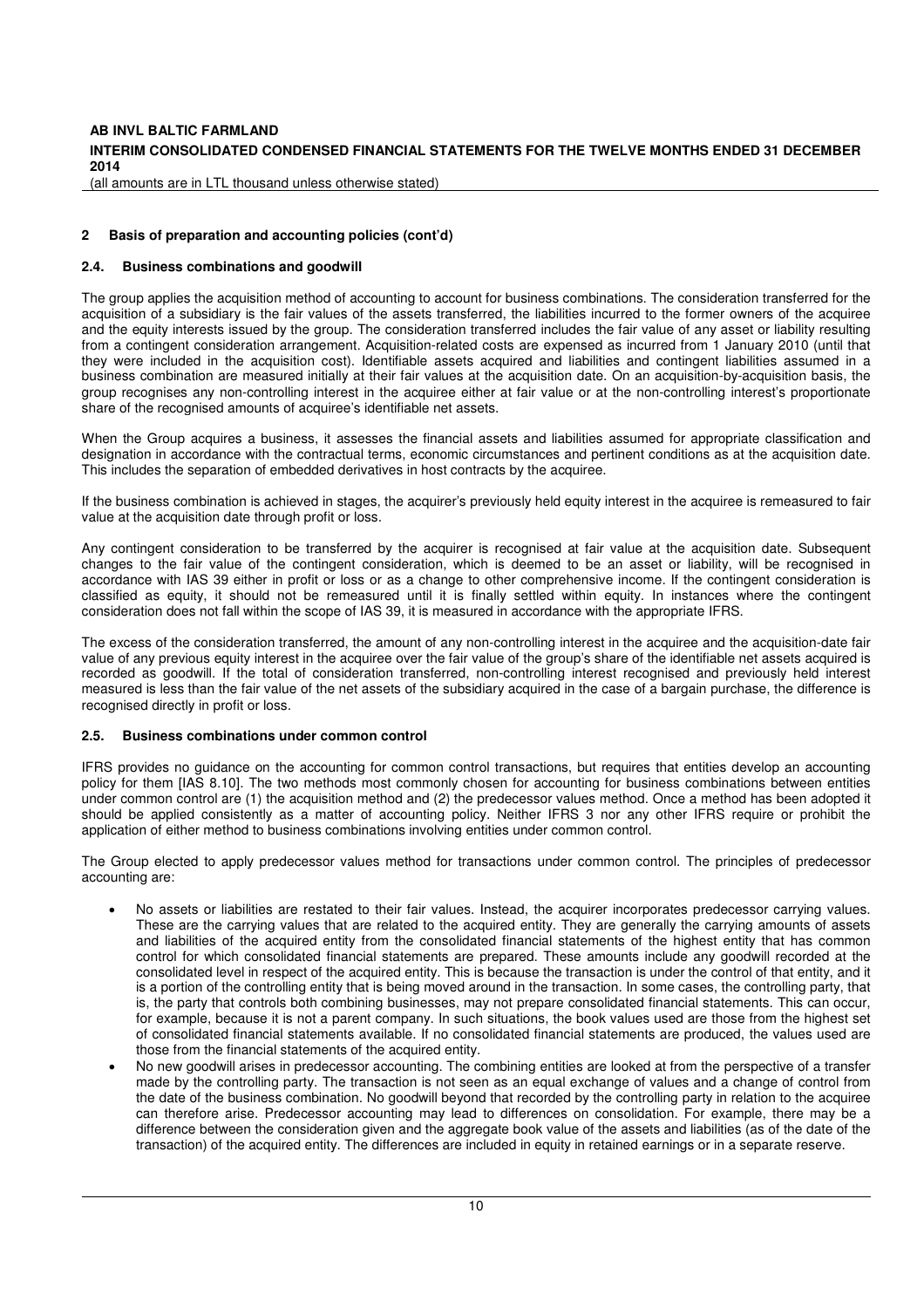# **INTERIM CONSOLIDATED CONDENSED FINANCIAL STATEMENTS FOR THE TWELVE MONTHS ENDED 31 DECEMBER 2014**

(all amounts are in LTL thousand unless otherwise stated)

#### **2 Basis of preparation and accounting policies (cont'd)**

#### **2.5 Business combinations under common control (cont'd)**

The Group incorporated the acquired entities results and balance sheets prospectively from the date on which the business combination between entities under common control occurred. Consequently, the consolidated financial statements do not reflect the results of the acquired entities for the period before the transaction occurred. The corresponding amounts for the previous year are also not restated.

# **2.6. Property, plant and equipment**

Property, plant and equipment is stated at cost, excluding the costs of day to day servicing, less accumulated depreciation and accumulated impairment losses. The carrying values of property, plant and equipment are reviewed for impairment when events or change in circumstances indicate that the carrying value may not be recoverable. Depreciation is calculated using the straight-line method over the estimated useful lives of 3 to 6 years.

An item of property, plant and equipment is derecognised upon disposal or when no future economic benefits are expected from its use or disposal. Any gain or loss arising on derecognition of the asset (calculated as the difference between the net disposal proceeds and the carrying amount of the asset) is included in the statement of comprehensive income within "other income" in the year the asset is derecognised.

#### **2.7. Investment properties**

Properties that are held for long-term rental yields and for capital appreciation are classified as investment properties.

Investment properties are measured initially at cost, including transaction costs. Subsequent to initial recognition, investment properties are carried at fair value, which reflects market conditions at the reporting date. Gains or losses arising from changes in the fair values of investment properties are included in profit or loss in the year in which they arise.

Investment properties are derecognised when either they have been disposed of or when the investment property is permanently withdrawn from use and no future economic benefit is expected from its disposal. Any gains or losses on the retirement or disposal of an investment property are recognised in the statement of comprehensive income within "Net gains (losses) from fair value adjustments on investment property" in the year of retirement or disposal.

#### **2.8. Intangible assets other than goodwill**

Intangible assets are measured initially at cost. Intangible assets are recognised if it is probable that future economic benefits that are attributable to the asset will flow to the enterprise and the cost of asset can be measured reliably. After initial recognition, intangible assets are measured at cost less accumulated amortisation and any accumulated impairment losses. The useful lives of intangible assets other than goodwill are assessed to be finite. Intangible assets are amortised using the straight-line method over their useful lives of 3 years.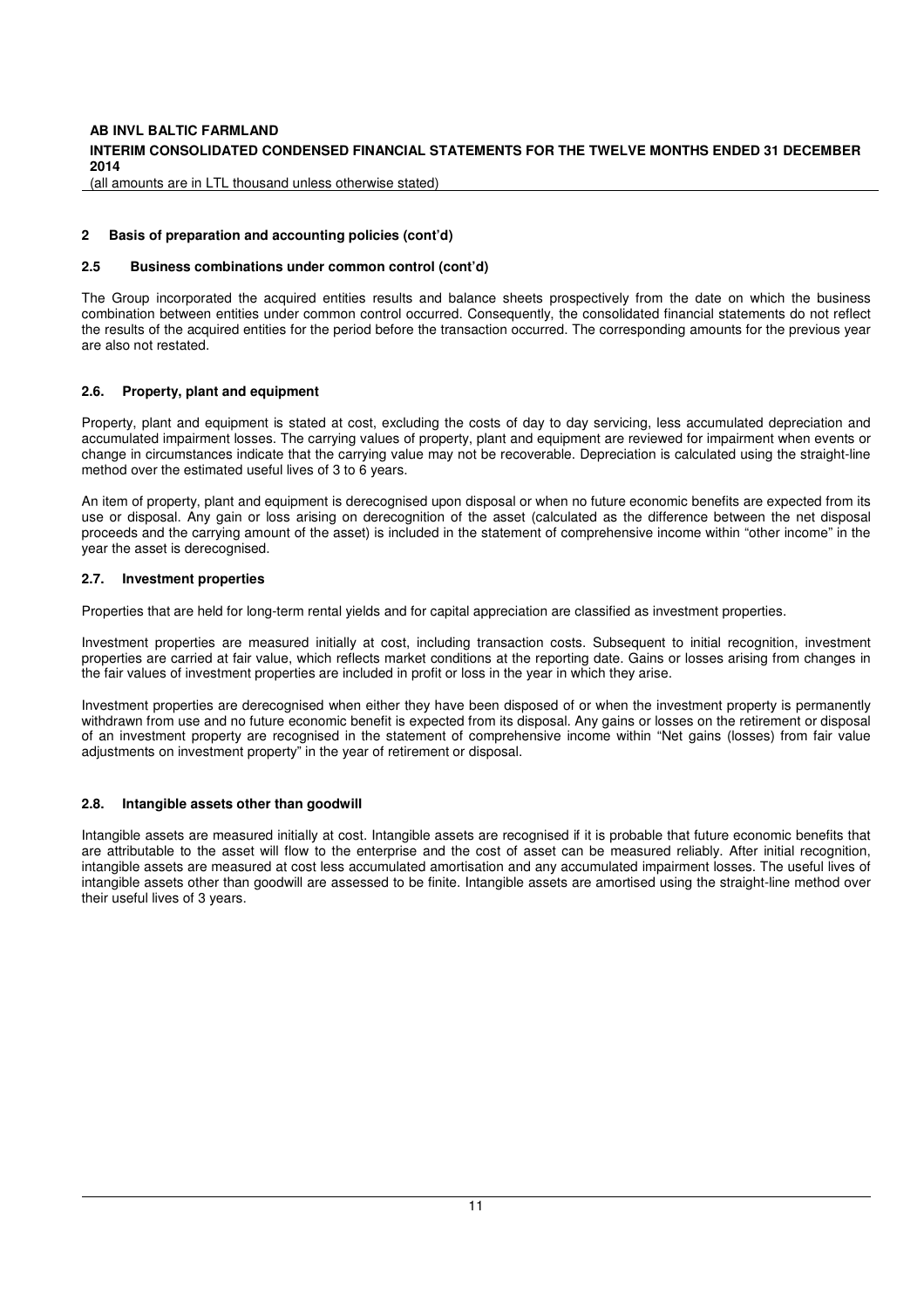### **INTERIM CONSOLIDATED CONDENSED FINANCIAL STATEMENTS FOR THE TWELVE MONTHS ENDED 31 DECEMBER 2014**

(all amounts are in LTL thousand unless otherwise stated)

#### **2 Basis of preparation and accounting policies (cont'd)**

#### **2.9. Financial assets**

Financial assets within the scope of IAS 39 are classified as either financial assets at fair value through profit or loss, loans and receivables, held to maturity investments, available-for-sale financial assets, or as derivatives designated as hedging instruments in an effective hedge, as appropriate. The classification depends on the purpose for which the financial assets were acquired. When financial assets are recognised initially, they are measured at fair value, plus, in the case of financial asset or financial liability not at fair value through profit or loss, directly attributable transaction costs.

The Group determines the classification of its financial assets at initial recognition.

All regular way purchases and sales of financial assets are recognised on the settlement date. Regular way purchases or sales are purchases or sales of financial assets that require delivery of assets within the period generally established by regulation or convention in the marketplace.

#### Loans and receivables

.

Loans and receivables are non-derivative financial assets with fixed or determinable payments that are not quoted in an active market. After initial measurement loans and receivables are subsequently carried at amortised cost using the effective interest method less any allowance for impairment. Amortised cost is calculated taking into account any discount or premium on acquisition and includes fees that are an integral part of the effective interest rate and transaction costs. Gains and losses are recognised in profit or loss when the loans and receivables are derecognised or impaired, as well as through amortisation process. They are included in current assets, except for maturities greater than 12 months after the end of the reporting period. These are classified as non-current assets

#### **2.10. Offsetting financial instruments**

Financial assets and liabilities are offset and the net amount reported in the statement of financial position when there is a legally enforceable right to offset the recognised amounts and there is an intention to settle on a net basis or realise the asset and settle the liability simultaneously. The legally enforceable right must not be contingent on future events and must be enforceable in the normal course of business and in the event of default, insolvency or bankruptcy of the company or the counterparty.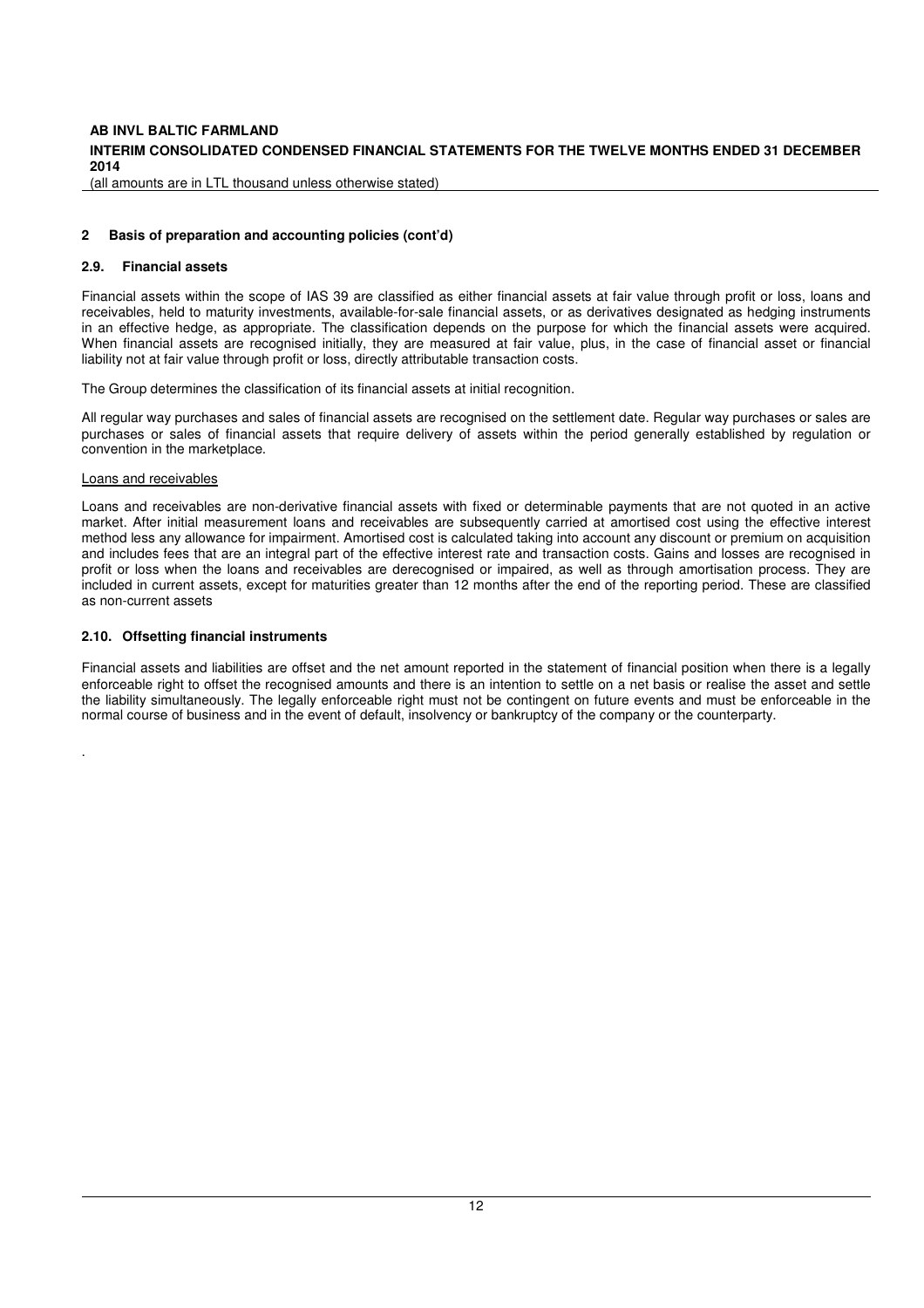# **INTERIM CONSOLIDATED CONDENSED FINANCIAL STATEMENTS FOR THE TWELVE MONTHS ENDED 31 DECEMBER 2014**

(all amounts are in LTL thousand unless otherwise stated)

#### **2 Basis of preparation and accounting policies (cont'd)**

#### **2.11. Impairment of financial assets**

#### Assets carried at amortised cost

The Group assesses at each reporting date whether is any objective evidence that a financial asset or group of financial assets is impaired. A financial asset or a group of financial assets is impaired and impairment losses are incurred only if there is objective evidence of impairment as a result of one or more events that occurred after the initial recognition of the asset (a 'loss event') and that loss event (or events) has an impact on the estimated future cash flows of the financial asset or group of financial assets that can be reliably estimated.

The Group assesses whether objective evidence of impairment exists individually for financial assets. Evidence of impairment may include indications that the debtors or a group of debtors is experiencing significant financial difficulty, default or delinquency in interest or principal payments, the probability that they will enter bankruptcy or other financial reorganisation, and where observable data indicate that there is a measurable decrease in the estimated future cash flows, such as changes in arrears or economic conditions that correlate with defaults. When financial asset is assessed as uncollectible the impaired asset is derecognised.

If there is objective evidence that an impairment loss on loans and receivables carried at amortised cost has been incurred, the amount of the loss is measured as the difference between the asset's carrying amount and the present value of estimated future cash flows (excluding future expected credit losses that have not been incurred) discounted at the financial asset's original effective interest rate (i.e. the effective interest rate computed at initial recognition). If a loan has a variable interest rate, the discount rate for measuring any impairment loss is the current effective interest rate determined under the contract. The carrying amount of the asset is reduced through use of an allowance account. The amount of the loss is recognised in profit or loss within "Allowance for (reversal of) impairment of trade receivables".

If, in a subsequent period, the amount of the impairment loss decreases and the decrease can be related objectively to an event occurring after the impairment was recognised, the previously recognised impairment loss is reversed. Any subsequent reversal of an impairment loss is recognised in profit or loss within "Allowance for (reversal of) impairment of trade receivables", to the extent that the carrying value of the asset does not exceed its amortised cost at the reversal date.

#### **2.12. Cash and cash equivalents**

Cash and cash equivalents in the statement of financial position comprise cash at banks and on hand and short-term deposits with an original maturity of three months or less.

For the purpose of the cash flow statement, cash and cash equivalents comprise cash on hand and in current bank account as well as deposit in bank with an original maturity of three months or less.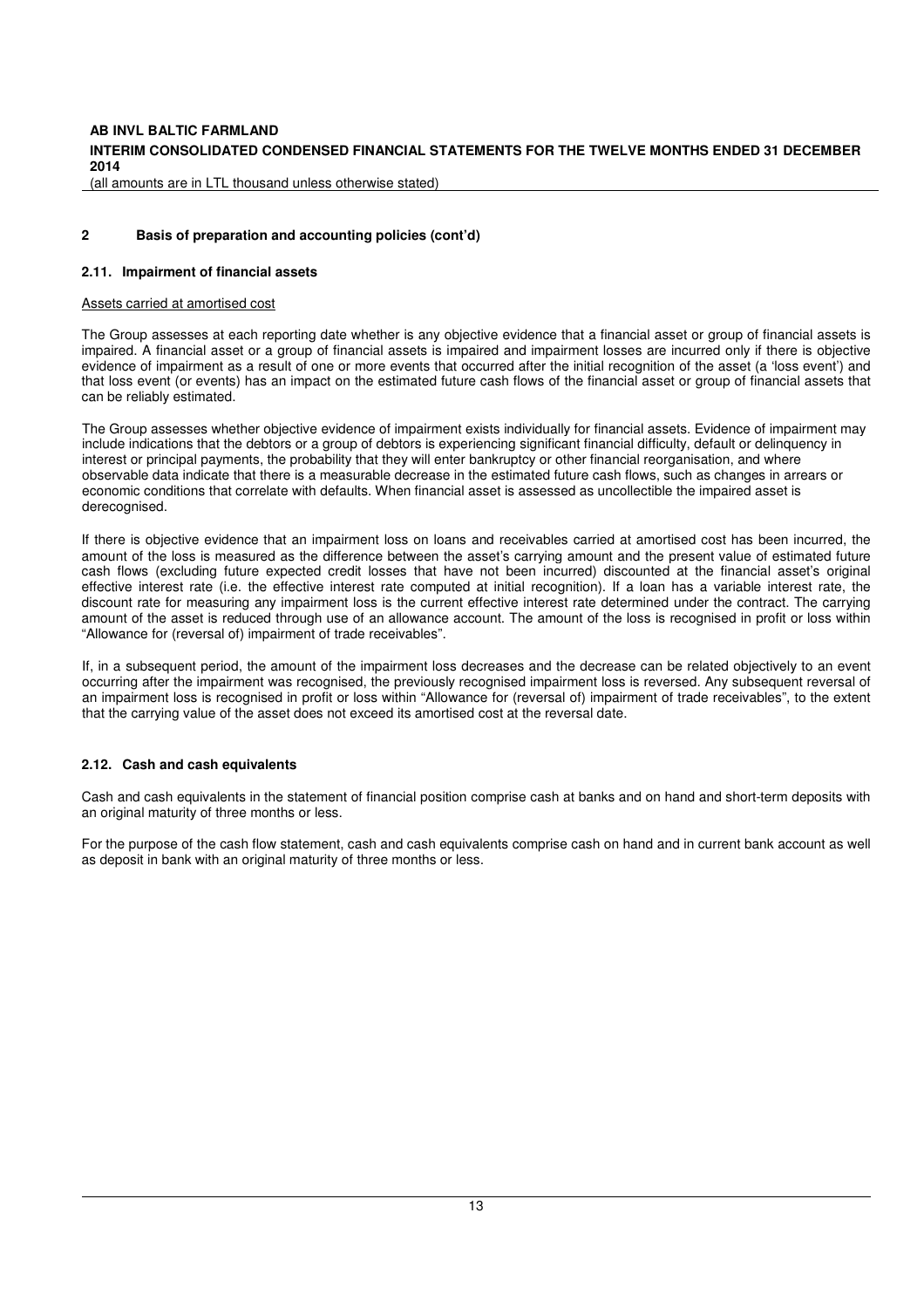# **INTERIM CONSOLIDATED CONDENSED FINANCIAL STATEMENTS FOR THE TWELVE MONTHS ENDED 31 DECEMBER 2014**

(all amounts are in LTL thousand unless otherwise stated)

#### **2 Basis of preparation and accounting policies (cont'd)**

#### **2.13. Financial liabilities**

Financial liabilities within the scope of IAS 39 are classified as financial liabilities at fair value through profit or loss, borrowings, or as derivatives designated as hedging instruments in an effective hedge, as appropriate. The Group determines the classification of its financial liabilities at initial recognition.

All financial liabilities are recognised initially at fair value and in the case of borrowings, net of directly attributable transaction costs.

The measurement of financial liabilities depends on their classification as follows:

#### Trade payables

Trade payables are obligations to pay for goods or services that have been acquired in the ordinary course of business from suppliers. Accounts payable are classified as current liabilities if payment is due within one year or less (or in the normal operating cycle of the business if longer). If not, they are presented as non-current liabilities. Trade payables are recognised initially at fair value and subsequently measured at amortised cost using the effective interest method.

#### Borrowings

Borrowings are recognised initially at fair value, net of transaction costs incurred. Borrowings are subsequently carried at amortised cost; any difference between the proceeds (net of transaction costs) and the redemption value is recognised in profit or loss over the period of the borrowings using the effective interest method.

Borrowings are classified as current liabilities unless the Group has an unconditional right to defer settlement of the liability for at least 12 months after the end of the reporting period.

#### **2.14. Share capital**

Ordinary shares are classified as equity. Incremental costs directly attributable to the issue of new shares or options are recognised in equity as a deduction, net of tax, from the proceeds. Where any group company purchases the company's equity share capital (treasury shares), the consideration paid, including any directly attributable incremental costs (net of income taxes) is deducted from equity attributable to the company's equity holders until the shares are cancelled or reissued. Where such shares are subsequently reissued, any consideration received, net of any directly attributable incremental transaction costs and the related income tax effects, is included in equity attributable to the company's equity holders.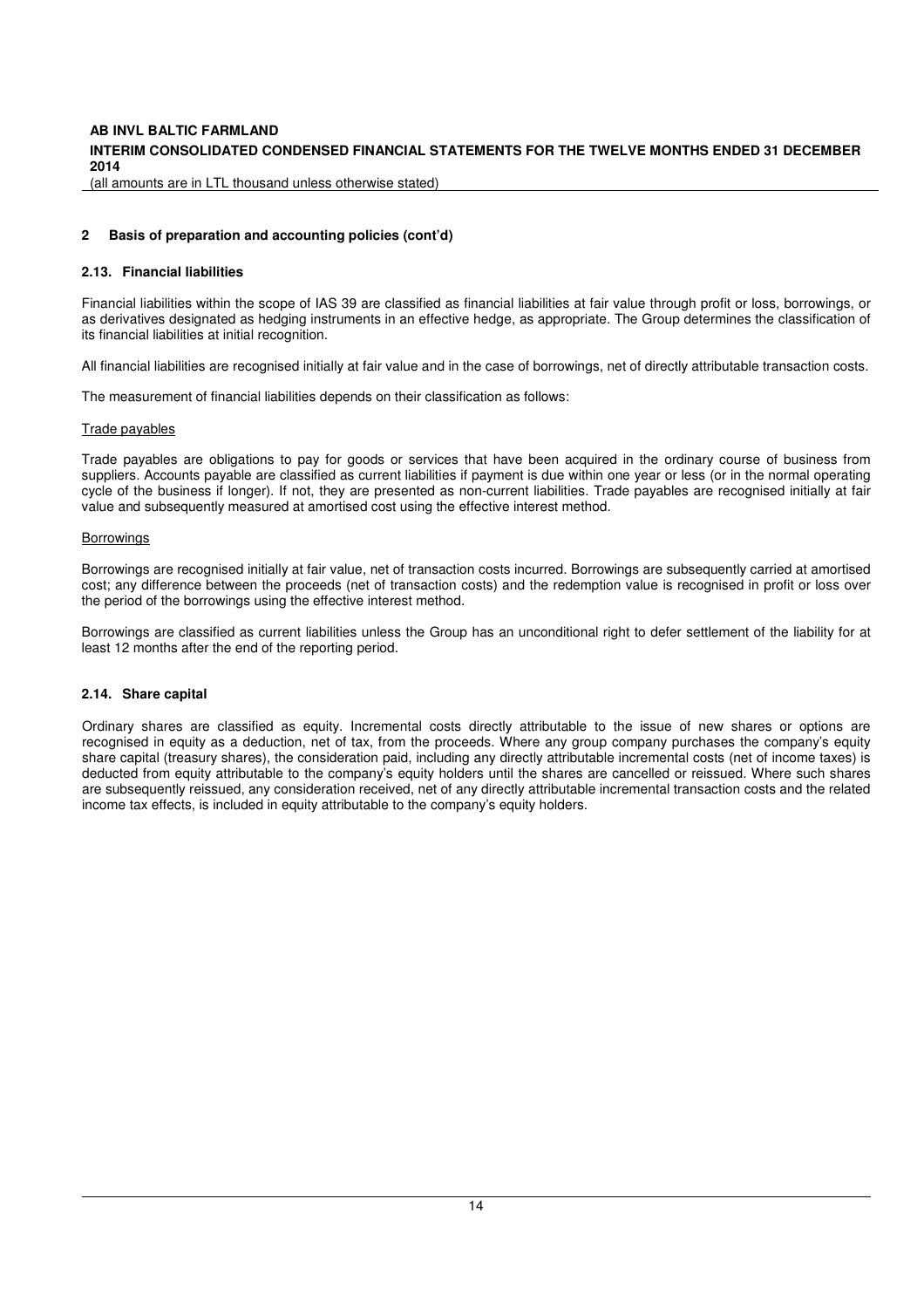# **INTERIM CONSOLIDATED CONDENSED FINANCIAL STATEMENTS FOR THE TWELVE MONTHS ENDED 31 DECEMBER 2014**

(all amounts are in LTL thousand unless otherwise stated)

#### **2 Basis of preparation and accounting policies (cont'd)**

#### **2.15. Leases**

#### Group company is the lessor in an operating lease

Leases in which a significant portion of the risks and rewards of ownership are retained by the Group company are classified as operating leases. Payments, including pre-payments, received under operating leases (net of any incentives granted to the lessee) are credited to the statement of comprehensive income on a straight-line basis over the period of the lease.

Land leased out under operating leases is included in investment property in the consolidated statement of financial position (Note 4). See Note 2.16 for the recognition of rental income.

#### **2.16. Revenue recognition**

The group recognises revenue when the amount of revenue can be reliably measured, it is probable that future economic benefits will flow to the entity and when specific criteria have been met for each of the group's activities as described below. The group bases its estimates on historical results, taking into consideration the type of customer, the type of transaction and the specifics of each arrangement.

Revenue is measured at the fair value of the consideration received, excluding discounts, rebates, and other sales taxes or duty. The following specific recognition criteria must also be met before revenue is recognised.

#### Rental income

Rental income arising from operating leases of land is accounted for on a straight-line basis over the lease terms. When the Group provides incentives to its tenants, the cost of incentives is recognised over the lease term, on a straight-line basis, as a reduction of rental income.

According to agreements land rent consists of two parts - a fixed rent for a year and a variable part equal to land tax paid to the State for the year. In the first quarter fixed rental fee is invoiced to the tenants. In the fourth quarter variable part of the rent is invoiced to the tenants, when State tax authorities provide an estimate of the land tax and the rental income equal to the variable rent amount as well as land tax expenses are recognised.

#### Interest income

Interest income is recognised using the effective interest method. When a loan and receivable is impaired, the group reduces the carrying amount to its recoverable amount, being the estimated future cash flow discounted at the original effective interest rate of the instrument, and continues unwinding the discount as interest income. Interest income on impaired loan and receivables is recognised using the original effective interest rate.

#### **2.17. Borrowing costs**

Borrowing costs are expensed in the period they occur. Borrowing costs consist of interest and other costs that an entity incurs in connection with the borrowing of funds.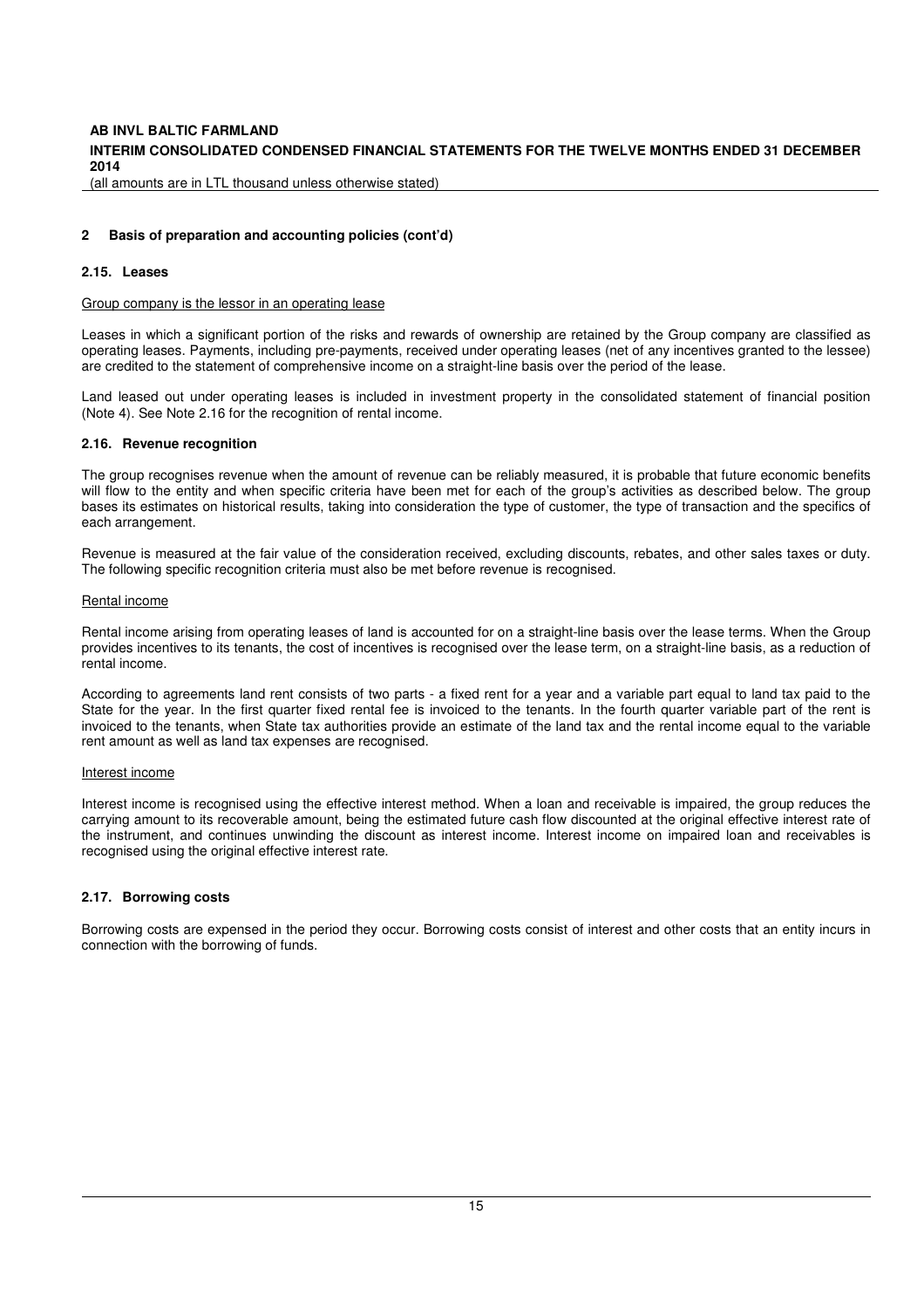# **INTERIM CONSOLIDATED CONDENSED FINANCIAL STATEMENTS FOR THE TWELVE MONTHS ENDED 31 DECEMBER 2014**

(all amounts are in LTL thousand unless otherwise stated)

#### **2 Basis of preparation and accounting policies (cont'd)**

#### **2.18. Current and deferred income tax**

The tax expense for the period comprises current and deferred tax. Tax is recognised in the statement of comprehensive income, except to the extent that it relates to items recognised directly in equity. In this case, the tax is also recognised directly in equity.

The current income tax charge is calculated on the basis of the tax laws enacted or substantively enacted by the end of the reporting period in the countries where the Company and its subsidiaries operate and generate taxable income. Management periodically evaluates positions taken in tax returns with respect to situations in which applicable tax regulation is subject to interpretation. It establishes provisions where appropriate on the basis of amounts expected to be paid to the tax authorities.

The standard income tax rate in Lithuania was 15 % in 2014. Starting from 2010, tax losses can be transferred at no consideration or in exchange for certain consideration between the group companies if certain conditions are met.

Deferred income tax is recognised on temporary differences arising between the tax bases of assets and liabilities and their carrying amounts in the consolidated financial statements. However, deferred tax liabilities are not recognised if they arise from the initial recognition of goodwill; deferred income tax is not accounted for if it arises from initial recognition of an asset or liability in a transaction other than a business combination that at the time of the transaction affects neither accounting nor taxable profit or loss. Deferred income tax is determined using tax rates (and laws) that have been enacted or substantively enacted by the balance sheet date and are expected to apply when the related deferred income tax asset is realised or the deferred income tax liability is settled.

Deferred income tax assets are recognised only to the extent that it is probable that future taxable profit will be available against which the temporary differences can be utilised.

Following the provisions of Law on Corporate Income Tax the sale of shares of an entity, registered or otherwise organised in a state of the European Economic Area or in a state with which a treaty for the avoidance of double taxation has been concluded and brought into effect and which is a payer of corporate income tax or an equivalent tax, to another entity or a natural person shall not be taxed where the entity transferring the shares held more than 25% of voting shares in that entity for an uninterrupted period of at least two years. If mentioned condition is met or is expected to be met by the management of the Company, no deferred tax liabilities or assets are recognised in respect of temporary differences associated with carrying amounts of these investments.

Tax losses can be carried forward for indefinite period, except for the losses incurred as a result of disposal of securities and/or derivative financial instruments. Such carrying forward is disrupted if the Company changes its activities due to which these losses incurred except when the Company does not continue its activities due to reasons which do not depend on the Company itself. The losses from disposal of securities and/or derivative financial instruments can be carried forward for 5 consecutive years and only be used to reduce the taxable income earned from the transactions of the same nature. From 1 January 2014 current year taxable profit could be decreased by previous year tax losses only up to 70%.

Deferred income tax assets and liabilities are offset when there is a legally enforceable right to offset current tax assets against current tax liabilities and when the deferred income taxes assets and liabilities relate to income taxes levied by the same taxation authority on either the same taxable entity or different taxable entities where there is an intention to settle the balances on a net basis.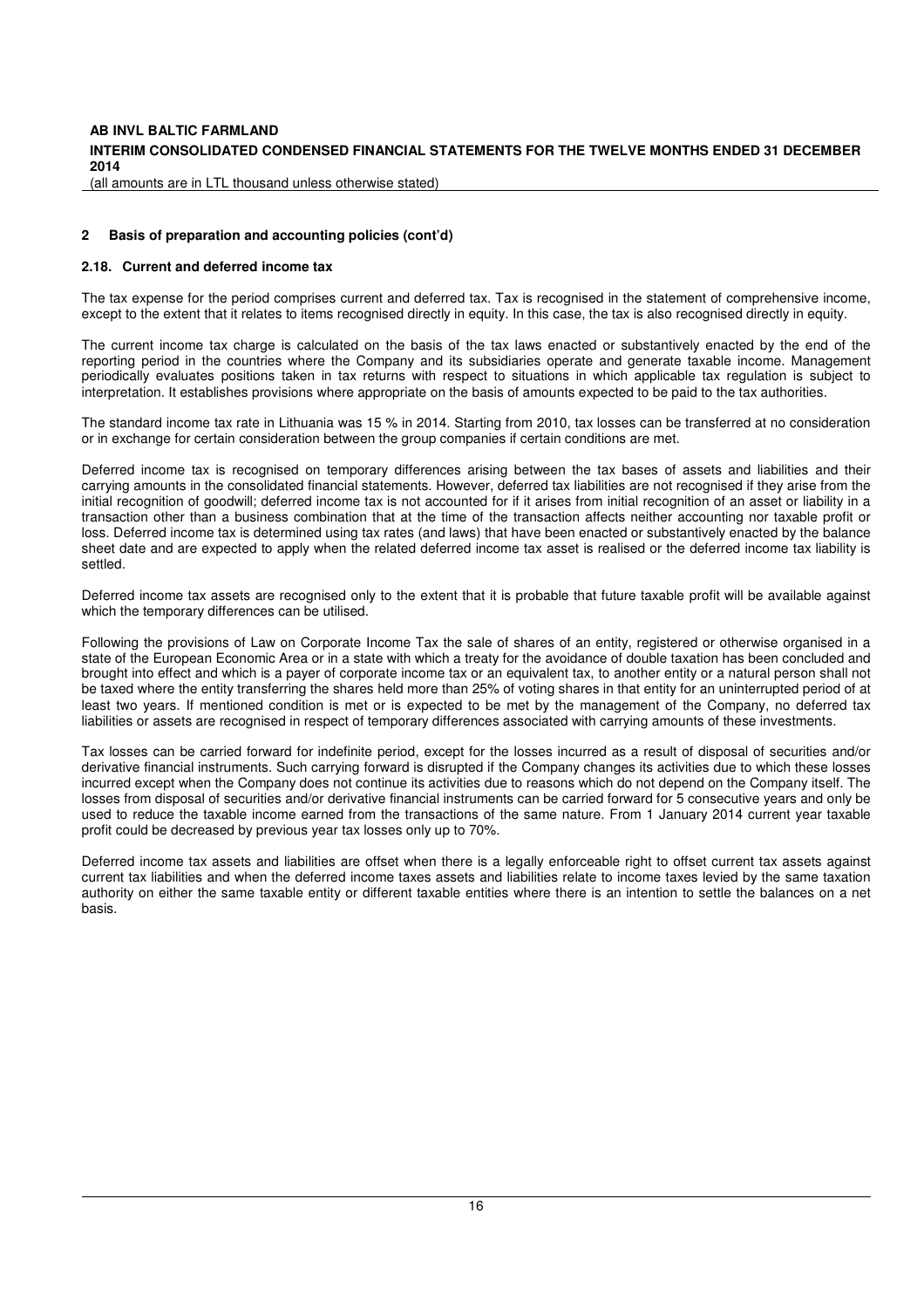# **INTERIM CONSOLIDATED CONDENSED FINANCIAL STATEMENTS FOR THE TWELVE MONTHS ENDED 31 DECEMBER 2014**

(all amounts are in LTL thousand unless otherwise stated)

#### **2 Basis of preparation and accounting policies (cont'd)**

#### **2.19. Employee benefits**

#### Social security contributions

The Company and the Group pay social security contributions to the state Social Security Fund (the Fund) on behalf of its employees based on the defined contribution plan in accordance with the local legal requirements. A defined contribution plan is a plan under which the Group pays fixed contributions into the Fund and will have no legal or constructive obligations to pay further contributions if the Fund does not hold sufficient assets to pay all employees benefits relating to employee service in the current and prior period. Social security contributions are recognised as expenses on an accrual basis and included in payroll expenses.

#### Bonus plans

The Company and the Group recognises a liability and an expense for bonuses where contractually obliged or where there is a past practice that has created a constructive obligation.

#### Pension obligations

If there is an individual arrangement with an employee the Company and the Group may make payments into defined contribution pension plans. A defined contribution plan is a pension plan under which the group pays fixed contributions into a separate entity. The group has no legal or constructive obligations to pay further contributions if the fund does not hold sufficient assets to pay all employees the benefits relating to employee service in the current and prior periods.

### **2.20. Contingencies**

Contingent liabilities are not recognised in the financial statements. They are disclosed unless the possibility of an outflow of resources embodying economic benefits is remote.

A contingent asset is not recognised in the financial statements but disclosed when an inflow or economic benefits is probable.

#### **2.21. Events after the reporting period**

Events after the reporting period that provide additional information about the Group's position as at the end of the reporting period (adjusting events) are reflected in the financial statements. Events after the reporting period that are not adjusting events are disclosed in the notes when material.

#### **2.22. Significant accounting judgements and estimates**

The preparation of financial statements requires management of the Group and the Company to make judgements and estimates that affect the reported amounts of revenues, expenses, assets and liabilities and disclosure of contingent liabilities, at the end of reporting period. However, uncertainty about these assumptions and estimates could result in outcomes that could require a material adjustment to the carrying amount of the asset or liability affected in the future periods.

Estimates and judgements are continually evaluated and are based on historical experience and other factors, including expectations of future events that are believed to be reasonable under the circumstances.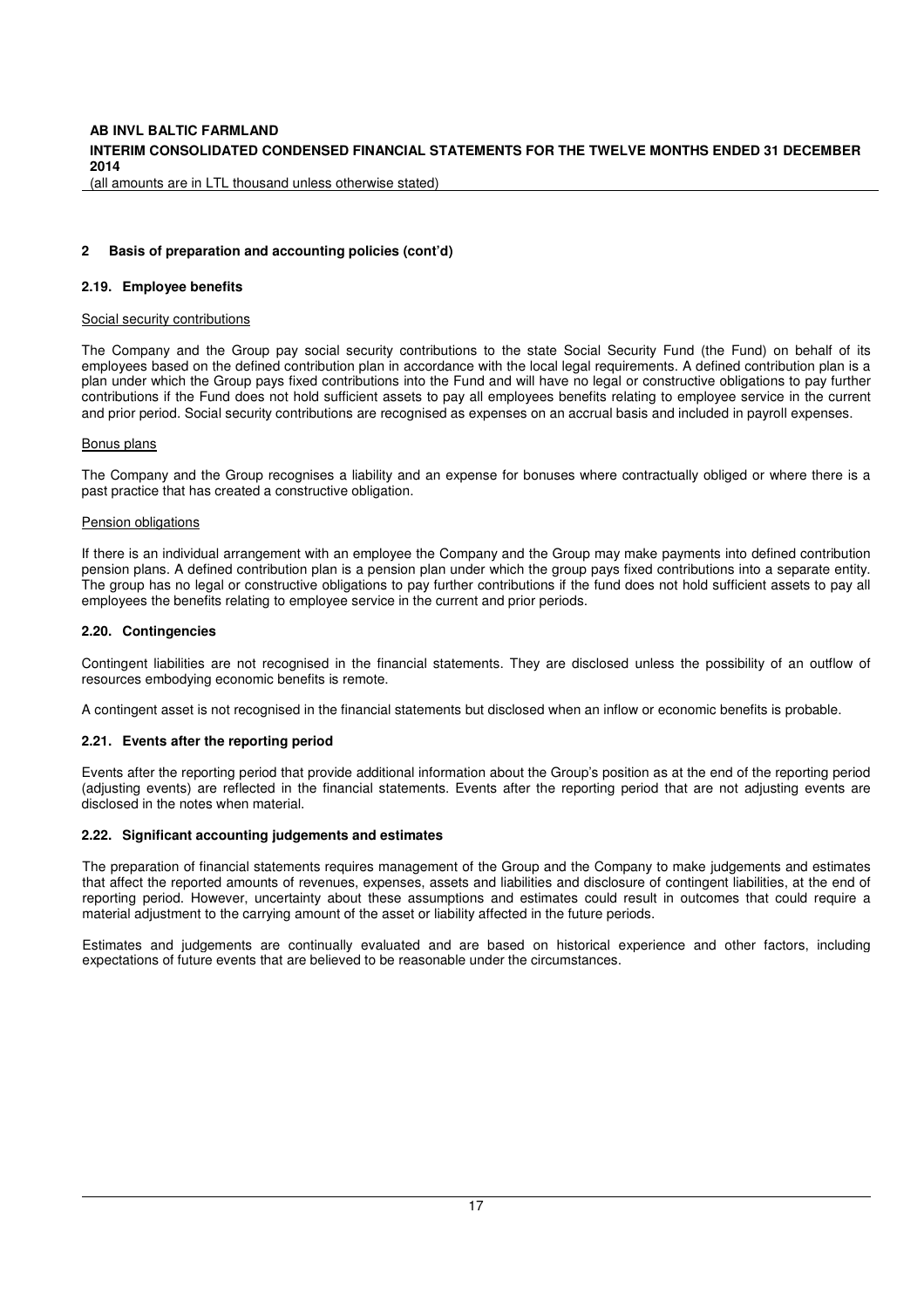# **INTERIM CONSOLIDATED CONDENSED FINANCIAL STATEMENTS FOR THE TWELVE MONTHS ENDED 31 DECEMBER 2014**

(all amounts are in LTL thousand unless otherwise stated)

#### **2 Basis of preparation and accounting policies (cont'd)**

# **2.22 Significant accounting judgements and estimates (cont'd)**

#### **Judgements**

In the process of applying the Group accounting policies, management has made the following judgement, which has most significant effect on the amounts recognised in these financial statements:

#### Initial accounting of the assets received and liabilities assumed during split-off

AB Invalda LT management has made a judgement that the split-off completed in 2014 as a result of which the Company was established was not in scope of IFRIC 17 "Distribution of Non-cash Assets to Owners". IFRIC 17 includes an exemption that the Interpretation does not apply to a distribution of a non-cash asset that is ultimately controlled by the same party or parties before and after the distribution. During the split-off shares were allocated proportionally to all shareholders of AB Invalda LT and in the newly established entities, AB Invalda LT was controlled according to the agreement by the same shareholders' group before and after the Split-off, therefore this exemption could be applied. As a result the Company and the Group elected to apply predecessor values method for transactions under common control. The Group incorporated the acquired entities results and balance sheets prospectively from the date on which the business combination between entities under common control occurred. More details are described in Note 2.5

#### **Estimates and assumptions**

The key assumptions concerning the future and other key sources of estimation uncertainty at the reporting date, that have a significant risk of causing a material adjustment to the carrying amounts of assets and liabilities within the next financial year, are described below. The Group based its assumptions and estimates on parameters available when the consolidated financial statements were prepared. Existing circumstances and assumptions about future developments however, may change due to market changes or circumstances arising beyond the control of the Group. Such changes are reflected in the assumptions when they occur.

The significant areas of estimation used in the preparation of these financial statements are discussed below.

#### Fair value of investment properties in consolidated financial statements

Fair value of investment properties was based on the market approach by reference to sales in the market of comparable properties. Market approach refers to the prices of the analogues transactions in the market. These values are adjusted for differences in key attributes such as land size and productivity.

The fair value of the investment properties as at 31 December 2014 was LTL 36,456 thousand (described in more details in Note 4).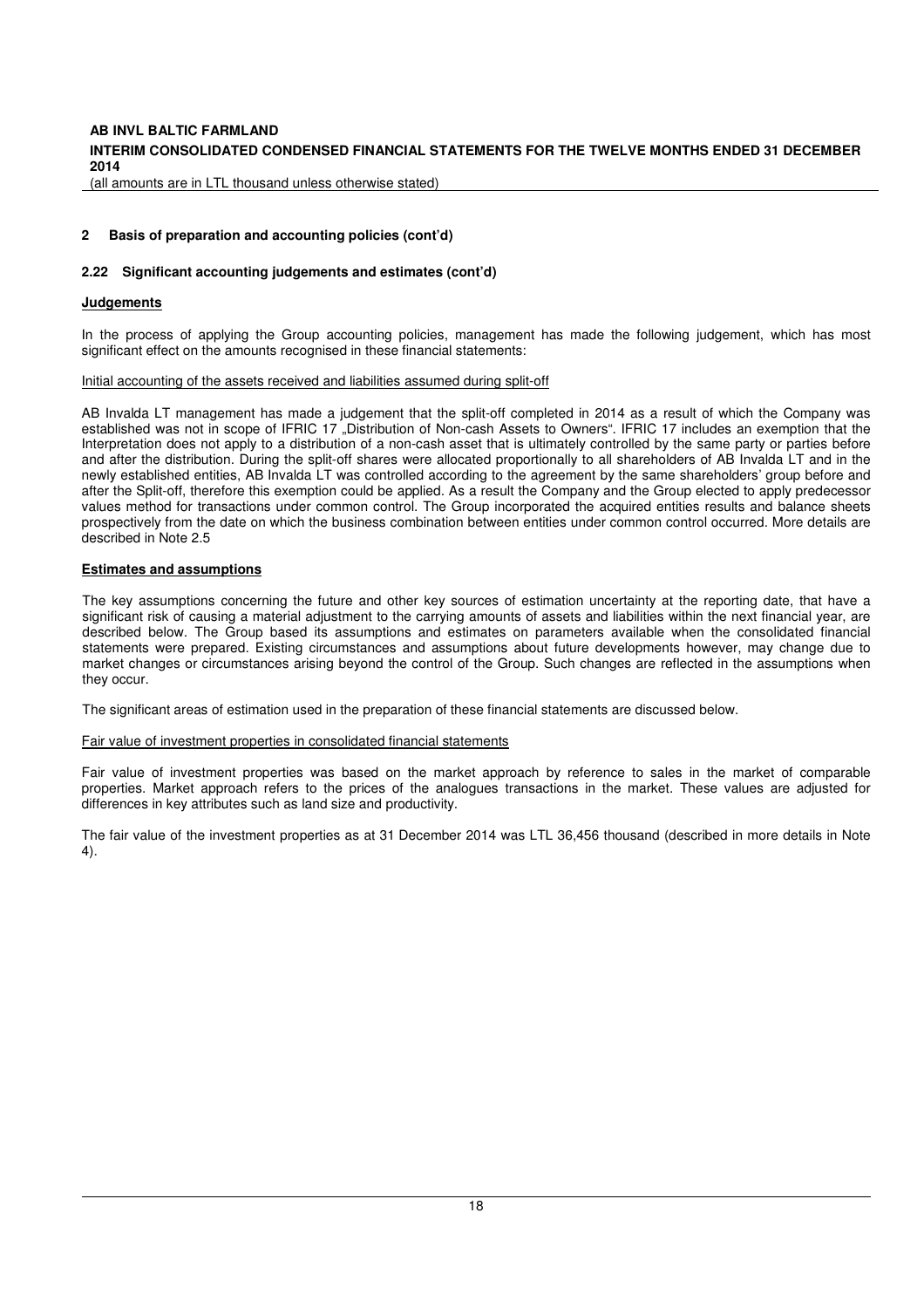# **INTERIM CONSOLIDATED CONDENSED FINANCIAL STATEMENTS FOR THE TWELVE MONTHS ENDED 31 DECEMBER 2014**

(all amounts are in LTL thousand unless otherwise stated)

#### **3 Split-off**

# The Group

On 21 March 2014 the split-off terms of AB Invalda LT (code 121304349) were announced. The Extraordinary General Shareholders Meeting approved the terms of the Company's split-off on 28 April 2014. The Split-off was completed on 29 April 2014. According to the terms, three entities AB INVL Baltic Farmland, AB INVL Baltic Real Estate and AB INVL Technology, comprising 47.95% of AB Invalda LT assets calculated at carrying amounts, were split-off from AB Invalda LT. Following the splitoff, 14.45% of the assets, equity and liabilities were transferred to the Company.

The Group elected to apply predecessor values method for transactions under common control (Note 2.5). No assets or liabilities were restated to their fair values. Instead, the Group incorporated predecessor carrying values.

Transferred net assets to the Group were as follows:

| Property, plant and equipment<br>Investment properties<br>Deferred income tax asset | 3<br>36,456<br>68<br>1,657 |
|-------------------------------------------------------------------------------------|----------------------------|
|                                                                                     |                            |
|                                                                                     |                            |
|                                                                                     |                            |
| Other loans granted                                                                 |                            |
| Prepayments and deferred charges                                                    | 8                          |
| Trade and other receivables                                                         | 776                        |
| Cash and cash equivalents                                                           | 979                        |
| <b>Total assets</b>                                                                 | 39,964                     |
| Share capital                                                                       | 3,294                      |
| Share premium                                                                       | 4,789                      |
| Reserves                                                                            | 11,113                     |
| Retained earnings                                                                   | 14,806                     |
| Total equity (net assets)                                                           | 34,002                     |
| Deferred income tax liability                                                       | 2,901                      |
| <b>Borrowings</b>                                                                   | 2,268                      |
| Trade payables                                                                      | 31                         |
| Income tax payable                                                                  | 6                          |
| Advances received                                                                   | 746                        |
| Other current liabilities                                                           | 10                         |
| <b>Total liabilities</b>                                                            | 5,962                      |
| <b>Total equity and liabilities</b>                                                 | 39,964                     |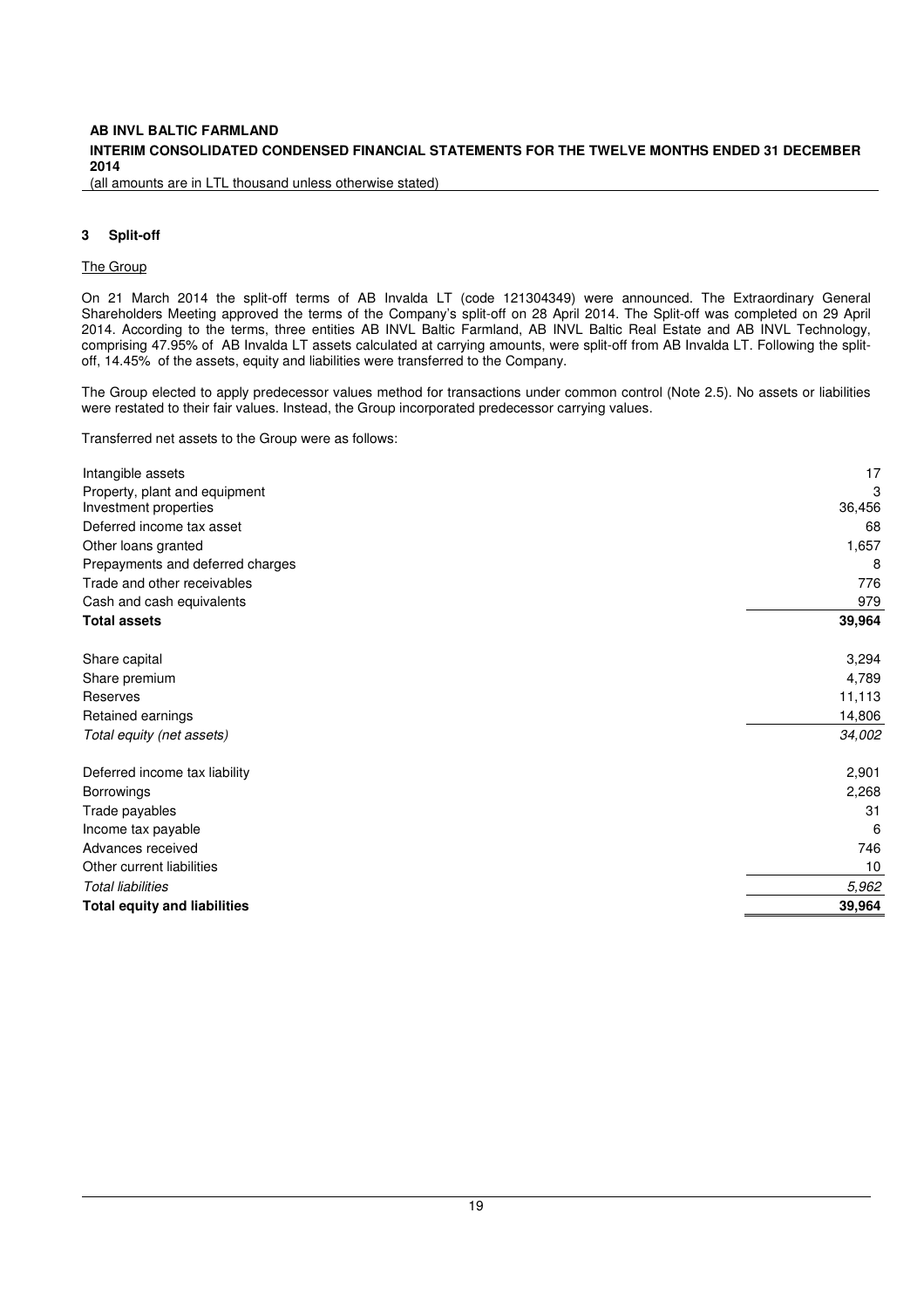(all amounts are in LTL thousand unless otherwise stated)

### **4 Investment properties**

| Fair value hierarchy                                                                                                                                          | Level 2 |  |  |
|---------------------------------------------------------------------------------------------------------------------------------------------------------------|---------|--|--|
| Received during split-off on 29 April 2014                                                                                                                    | 36,456  |  |  |
| Additions                                                                                                                                                     |         |  |  |
| Subsequent expenditure                                                                                                                                        |         |  |  |
| <b>Disposals</b>                                                                                                                                              |         |  |  |
| Gain from fair value adjustment                                                                                                                               |         |  |  |
| Loss from fair value adjustment                                                                                                                               |         |  |  |
| Balance as at 31 December 2014                                                                                                                                | 36,456  |  |  |
| Unrealised gains and losses for the period included within 'Net gains (losses) from fair value<br>adjustments on investment property' in the income statement |         |  |  |

Investment properties are stated at fair value and are valued by accredited valuer UAB korporacija Matininkai using sales comparison method. The valuation was performed in July 2014. Most of analogues transactions, on which property's fair value was based, took part during the period from January till April of 2014. Therefore, the investment properties are recognised at newly established fair value at the starting date of the Group activities on 29 April 2014. There were no significant changes in the market from August until December 2014 that could have an effect on the value of those investment properties, therefore the updated valuation was not performed as at 31 December 2014.

The fair value represents the price that would be received selling an asset in an orderly transaction between market participants at the measurement date. An investment property's fair value was based on the market approach by reference to sales in the market of comparable properties. Market approach refers to the prices of the analogues transactions in the market. These values are adjusted for differences in key attributes such as land plot size and productivity. The most significant input into this valuation approach is price per hectare.

There were no changes to the valuation techniques during the period.

On 1 May 2014 changes to the Agricultural Land Acquisition temporary law entered into force, providing restrictions of the purchase of agricultural land (including restriction of purchase of shares in the legal entity owning agricultural land). These restrictions mean that the Group cannot purchase additional agricultural land and/or acquire shares in entities owning agricultural land. As a result of restrictions the land sale market in Lithuania became less liquid. There were no other restrictions on the realisation of investment properties or the remittance of income and proceeds of disposals during 2014. No contractual obligations to purchase investment properties existed at the end of the period.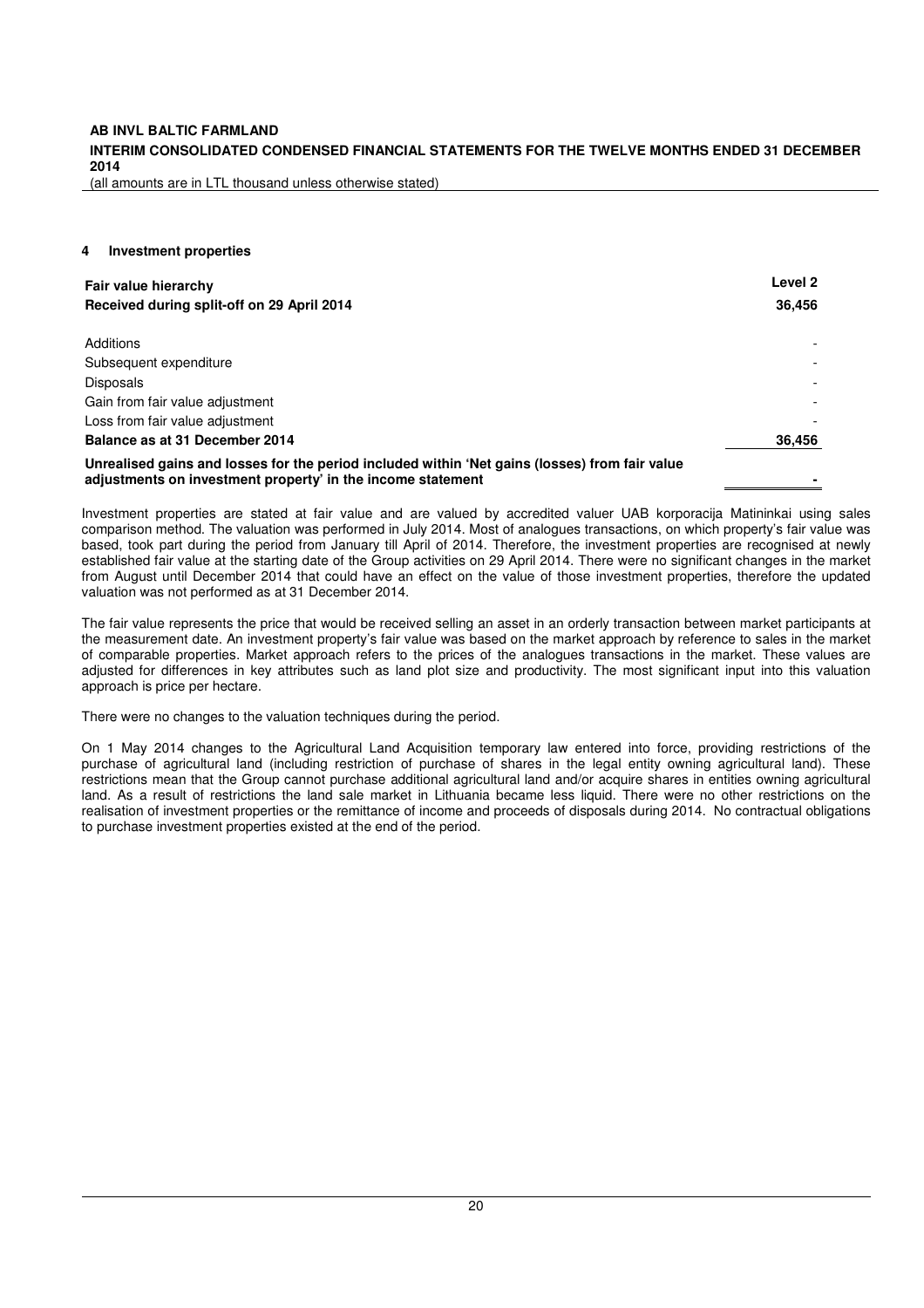(all amounts are in LTL thousand unless otherwise stated)

#### **5 Acquisition of own shares**

From 14 August 2014 until 30 September 2014 the share buy-back was implemented through the tender offer market. Maximum number of shares to be acquired was 16,471. Share acquisition price established at EUR 2.86 (LTL 9.88) per share. During buyback 1,950 shares (0.06% of share capital) were acquired for LTL 21 thousand, including brokerage fees. The acquired shares were settled on 3 October 2014. Acquired own shares do not have voting rights. There was no decision of shareholders of the Company taken to reduce the share capital by cancelling own shares, therefore own shares with a nominal value of LTL 2 thousand and acquisition value of LTL 21 thousand are presented on the statement of financial position as at 31 December 2014.

#### **6 Related party transactions**

The related parties of the Group were the shareholders of the Company (note 1), key management personnel, including companies under control or joint control of key management and shareholders having significant influence, the entities of the group of AB Invalda LT and entities of other groups, which were split-off from AB Invalda LT. The Group was established after the split-off from Invalda LT.

Interest income and expenses are presented in the 'revenue' and 'purchases' columns, respectively.

The Group's transactions with related parties during 2014 and related balances as at 31 December 2014 were as follows:

| 2014<br>Group                                                           | Sales to related<br>parties | <b>Purchases from</b><br>related parties | related parties | Receivables from Payables to related<br>parties |
|-------------------------------------------------------------------------|-----------------------------|------------------------------------------|-----------------|-------------------------------------------------|
| AB Invalda LT (accounting services)<br>UAB BAIP (Information technology |                             | 34                                       |                 |                                                 |
| maintenance services)                                                   |                             |                                          |                 |                                                 |
| UAB Cedus Invest (Ioan)                                                 |                             |                                          |                 |                                                 |
| AB FMI Finasta                                                          |                             |                                          |                 |                                                 |
|                                                                         |                             | 36                                       |                 |                                                 |
| Liabilities to shareholders and management                              |                             |                                          |                 |                                                 |

#### **7 Events after the reporting period**

#### Acquisition of own shares and dividends

From 29 January 2015 until 26 February 2015 the Company implemented share buy-back through the tender offer market. Maximum number of shares to be acquired was 16,471. Share acquisition price established at EUR 2.86 (LTL 9.88) per share. During buy-back 710 shares (0.02% of share capital) were acquired for LTL 8 thousand, including brokerage fees. Acquired own shares do not have voting rights.

A dividend in respect of the year ended 31 December 2014 of EUR 0.06 (LTL 0.21) per share, amounting to a total dividend of EUR 197 thousand (LTL 682 thousand), is to be proposed at the annual general meeting on 24 March 2015. These financial statements do not reflect this dividend payable.